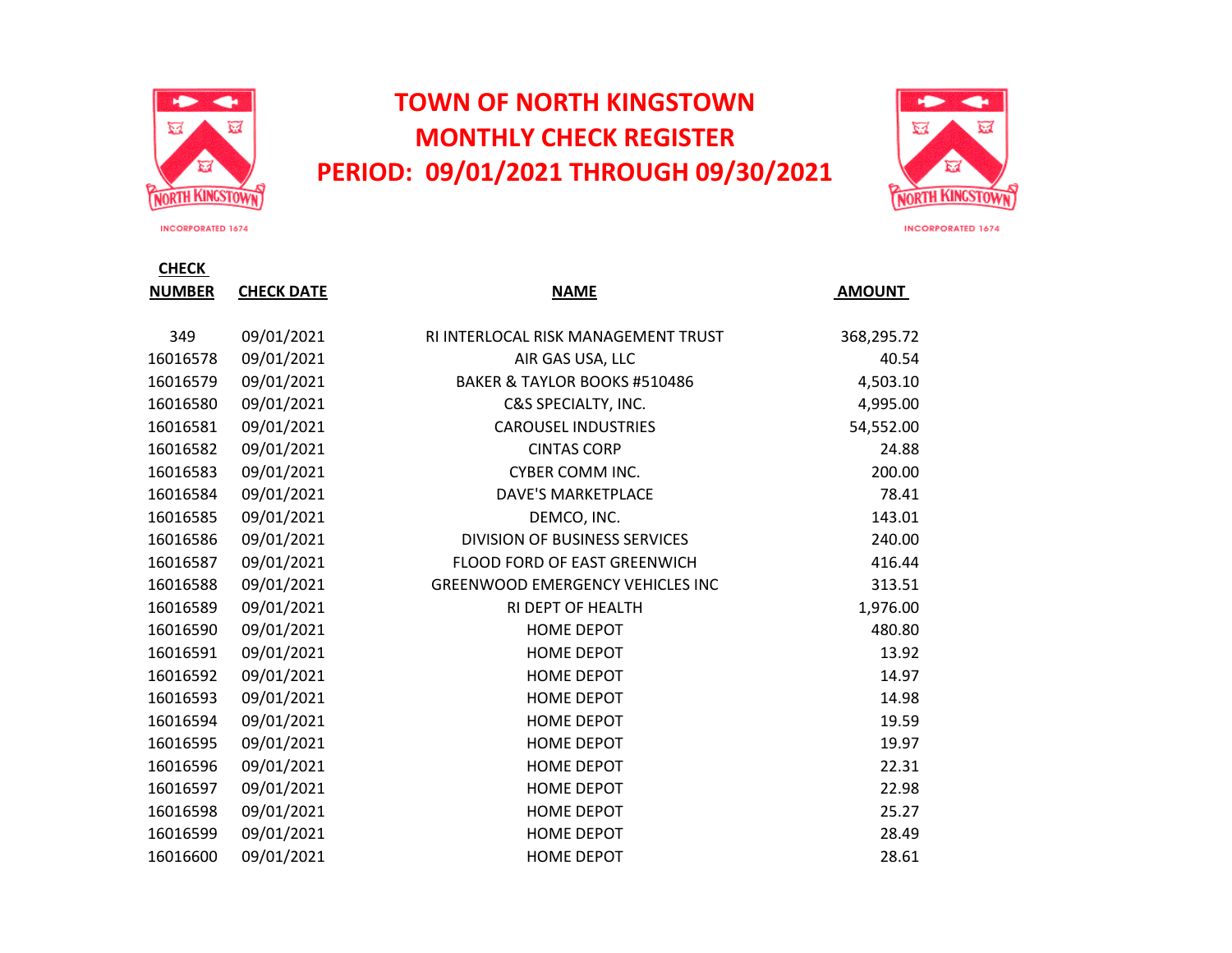| 16016601 | 09/01/2021 | <b>HOME DEPOT</b>                   | 33.27    |
|----------|------------|-------------------------------------|----------|
| 16016602 | 09/01/2021 | <b>HOME DEPOT</b>                   | 37.68    |
| 16016603 | 09/01/2021 | <b>HOME DEPOT</b>                   | 57.60    |
| 16016604 | 09/01/2021 | <b>HOME DEPOT</b>                   | 59.48    |
| 16016605 | 09/01/2021 | <b>HOME DEPOT</b>                   | 70.08    |
| 16016606 | 09/01/2021 | <b>HOME DEPOT</b>                   | 74.46    |
| 16016607 | 09/01/2021 | <b>HOME DEPOT</b>                   | 76.36    |
| 16016608 | 09/01/2021 | <b>HOME DEPOT</b>                   | 81.83    |
| 16016609 | 09/01/2021 | <b>HOME DEPOT</b>                   | 82.73    |
| 16016610 | 09/01/2021 | <b>HOME DEPOT</b>                   | 83.55    |
| 16016611 | 09/01/2021 | <b>HOME DEPOT</b>                   | 94.38    |
| 16016612 | 09/01/2021 | <b>HOME DEPOT</b>                   | 95.31    |
| 16016613 | 09/01/2021 | <b>HOME DEPOT</b>                   | 98.56    |
| 16016614 | 09/01/2021 | <b>HOME DEPOT</b>                   | 101.49   |
| 16016615 | 09/01/2021 | <b>HOME DEPOT</b>                   | 107.00   |
| 16016616 | 09/01/2021 | <b>HOME DEPOT</b>                   | 112.08   |
| 16016617 | 09/01/2021 | <b>HOME DEPOT</b>                   | 123.18   |
| 16016618 | 09/01/2021 | <b>HOME DEPOT</b>                   | 127.68   |
| 16016619 | 09/01/2021 | <b>HOME DEPOT</b>                   | 129.00   |
| 16016620 | 09/01/2021 | <b>HOME DEPOT</b>                   | 133.75   |
| 16016621 | 09/01/2021 | <b>HOME DEPOT</b>                   | 159.81   |
| 16016622 | 09/01/2021 | <b>HOME DEPOT</b>                   | 186.48   |
| 16016623 | 09/01/2021 | <b>HOME DEPOT</b>                   | 194.00   |
| 16016624 | 09/01/2021 | <b>HOME DEPOT</b>                   | 230.64   |
| 16016625 | 09/01/2021 | <b>HOME DEPOT</b>                   | 388.79   |
| 16016626 | 09/01/2021 | HURD AUTO MALL LLC                  | 487.46   |
| 16016627 | 09/01/2021 | JOHNSON CONTROLS FIRE PROTECTION LP | 400.00   |
| 16016628 | 09/01/2021 | KNIGHTSTAND, LLC.                   | 655.75   |
| 16016629 | 09/01/2021 | LITTLE GREEN LIGHT, LLC             | 421.20   |
| 16016630 | 09/01/2021 | LOWE'S                              | 172.42   |
| 16016631 | 09/01/2021 | <b>MIDWEST TAPE</b>                 | 1,720.92 |
| 16016632 | 09/01/2021 | <b>NATIONAL GRID</b>                | 225.30   |
| 16016633 | 09/01/2021 | <b>NATIONAL GRID</b>                | 225.30   |
| 16016634 | 09/01/2021 | <b>NEWWA</b>                        | 140.00   |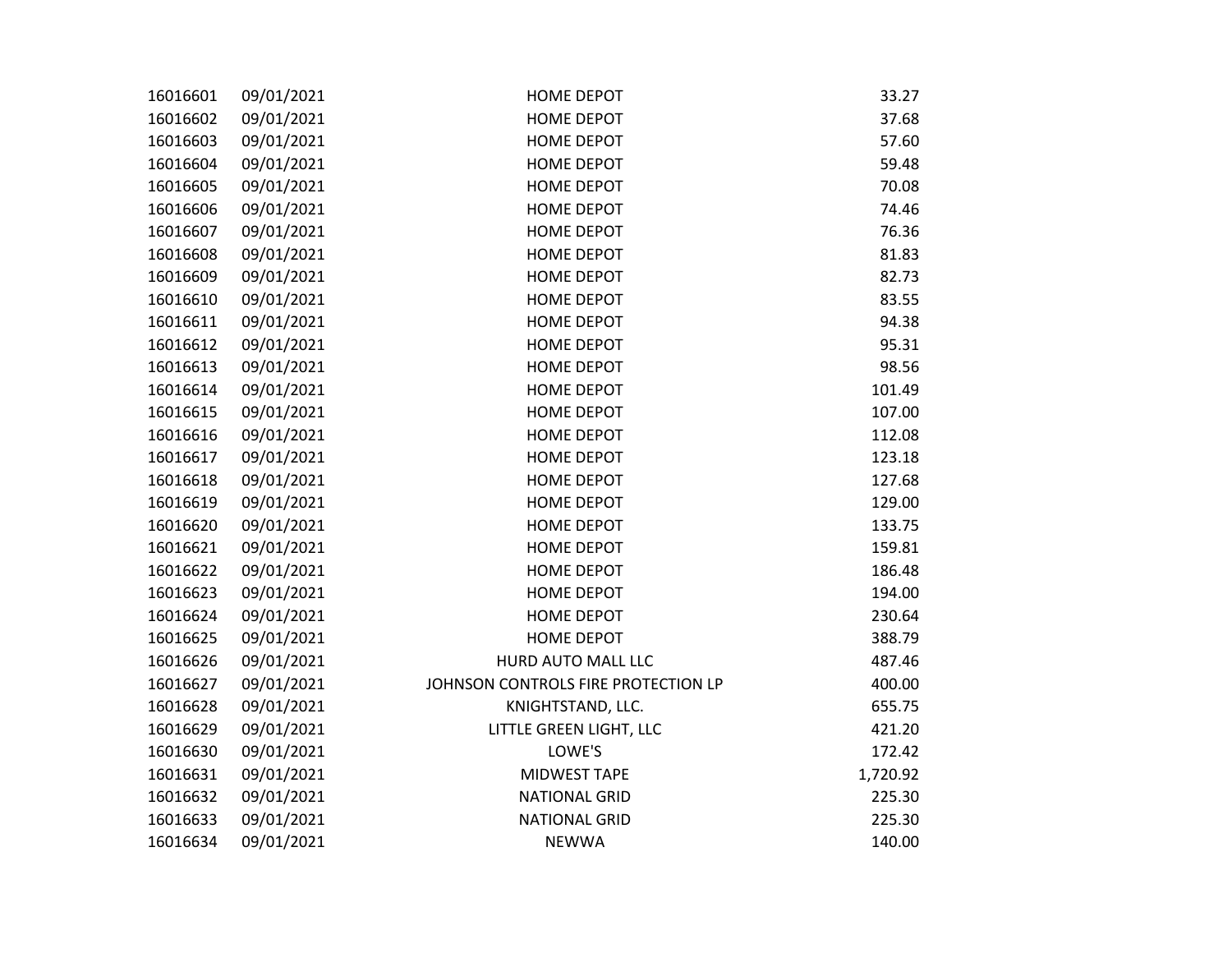| 16016635 | 09/01/2021 | OCCUPATIONAL HEALTH CENTERS OF SOUTHWEST, P.A., CO  | 325.50    |
|----------|------------|-----------------------------------------------------|-----------|
| 16016636 | 09/01/2021 | OCEAN STATE SCALE & BALANCE, LLC.                   | 684.75    |
| 16016637 | 09/01/2021 | PETE'S TIRE BARN INC                                | 3,066.20  |
| 16016638 | 09/01/2021 | PIER ICE PLANT                                      | 20.00     |
| 16016639 | 09/01/2021 | PRINT WORLD                                         | 54.00     |
| 16016640 | 09/01/2021 | PROQUEST LLC                                        | 1,597.52  |
| 16016641 | 09/01/2021 | PROVIDENCE BUSINESS NEWS                            | 229.00    |
| 16016642 | 09/01/2021 | <b>QUENCH</b>                                       | 40.00     |
| 16016643 | 09/01/2021 | QUONSET DEVELOPMENT CORP.                           | 11,597.45 |
| 16016644 | 09/01/2021 | <b>LUMEN</b>                                        | 252.38    |
| 16016645 | 09/01/2021 | SANTA BUCKLEY ENERGY INC                            | 1,090.55  |
| 16016646 | 09/01/2021 | SIR SPEEDY PRINTING                                 | 630.00    |
| 16016647 | 09/01/2021 | STAPLES BUSINESS ADVANTAGE                          | 495.38    |
| 16016648 | 09/01/2021 | STILES CO., INC.                                    | 3,248.24  |
| 16016649 | 09/01/2021 | <b>STRYKER SALES CORP</b>                           | 789.28    |
| 16016650 | 09/01/2021 | THIELSCH ENGINEERING, INC.                          | 130.00    |
| 16016651 | 09/01/2021 | UNIVAR SOLUTIONS USA INC.                           | 3,589.18  |
| 16016652 | 09/01/2021 | <b>VERIZON</b>                                      | 45.68     |
| 16016653 | 09/01/2021 | W. B. MASON CO., INC.                               | 392.16    |
| 16016654 | 09/01/2021 | <b>WELLS FARGO FINANCIAL</b>                        | 199.00    |
| 350      | 09/02/2021 | <b>INSOURCE SOLUTIONS GROUP</b>                     | 9,345.08  |
| 351      | 09/02/2021 | <b>INSOURCE SOLUTIONS GROUP</b>                     | 3,987.84  |
| 16016675 | 09/07/2021 | <b>BALLARD MACK SALES &amp; TRUCK SERVICE OF RI</b> | 59.78     |
| 16016676 | 09/07/2021 | <b>CARDMEMBER SERVICE</b>                           | 10,005.44 |
| 16016677 | 09/07/2021 | <b>DONNA CARTER</b>                                 | 90.00     |
| 16016678 | 09/07/2021 | COLE CONSTRUCTION CORP.                             | 6,175.00  |
| 16016679 | 09/07/2021 | FLOOD FORD OF EAST GREENWICH                        | 179.58    |
| 16016680 | 09/07/2021 | <b>JANE GEMMA</b>                                   | 90.00     |
| 16016681 | 09/07/2021 | H.C. TRUCKING INC.                                  | 969.38    |
| 16016682 | 09/07/2021 | <b>MARILYN HARRIS</b>                               | 100.00    |
| 16016683 | 09/07/2021 | <b>LLOYD KAPLAN</b>                                 | 350.00    |
| 16016684 | 09/07/2021 | PAULETTE ANN MCLAREN                                | 200.00    |
| 16016685 | 09/07/2021 | O'REILLY/FIRST CALL                                 | 260.97    |
| 16016686 | 09/07/2021 | <b>LINDA OHSBERG</b>                                | 120.00    |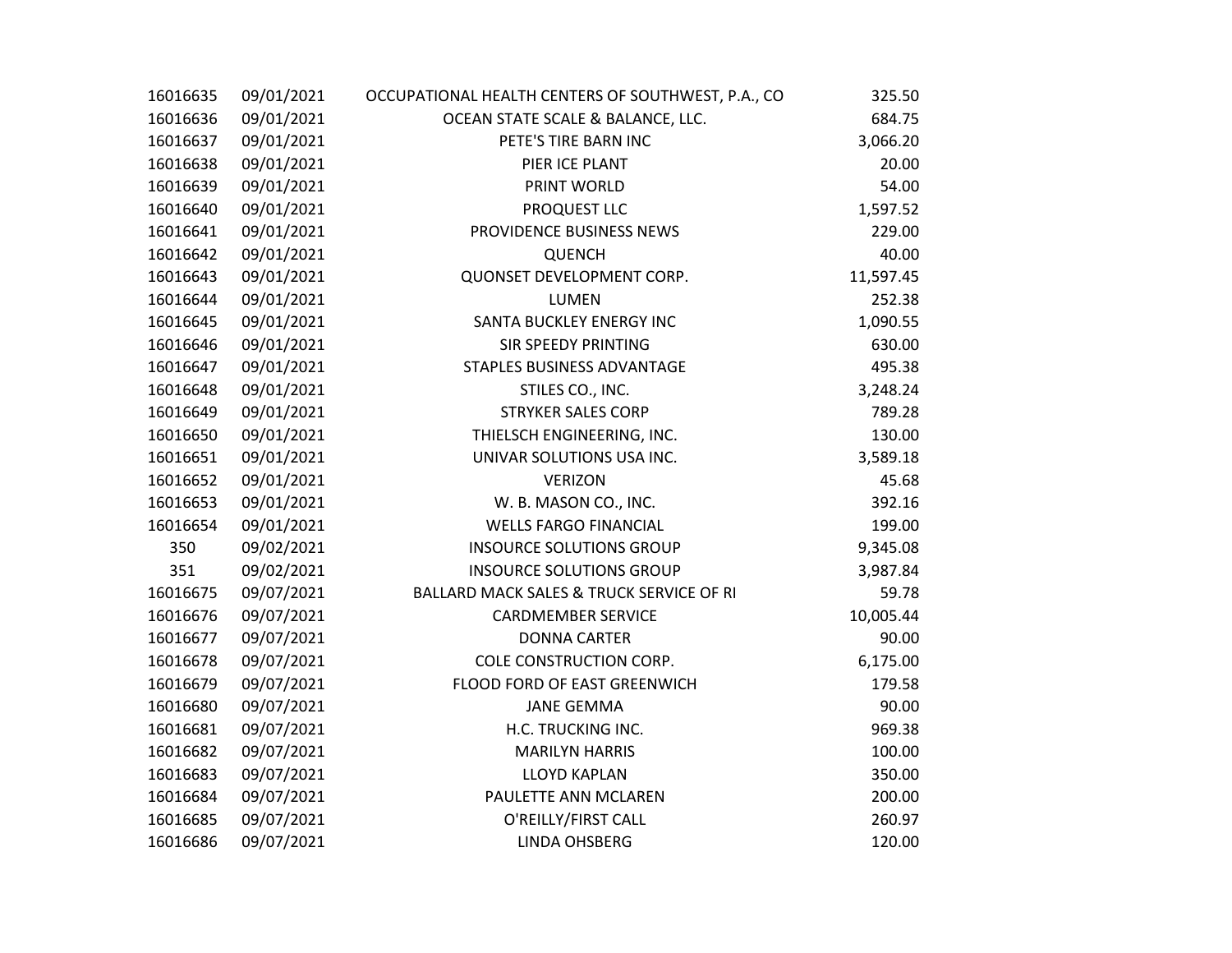| 16016687 | 09/07/2021 | <b>KENNETH OWENS</b>                          | 120.00     |
|----------|------------|-----------------------------------------------|------------|
| 16016688 | 09/07/2021 | PALMER SPRING CO                              | 1,891.96   |
| 16016689 | 09/07/2021 | PAT'S POWER EQUIPMENT                         | 1,289.98   |
| 16016690 | 09/07/2021 | <b>TERESA PEARSON</b>                         | 495.00     |
| 16016691 | 09/07/2021 | PETERSON OIL SERVICE, INC.                    | 6,104.71   |
| 16016692 | 09/07/2021 | SCHMIDT EQUIPMENT INC.                        | 266.65     |
| 16016693 | 09/07/2021 | SHANIX INC.                                   | 14,993.00  |
| 16016694 | 09/07/2021 | SOUTH COUNTY HEALTH CARE CORP.                | 80.00      |
| 16016695 | 09/07/2021 | SYN-TECH SYSTEMS, INC                         | 321.00     |
| 16016696 | 09/07/2021 | T MIOZZI INC                                  | 772.26     |
| 16016697 | 09/07/2021 | TOWER CONSTRUCTION CORP.                      | 149,463.02 |
| 16016698 | 09/07/2021 | TRI-POWER SALES & SERVICE, INC.               | 816.84     |
| 16016699 | 09/07/2021 | TURF PRODUCTS CORP.                           | 37,222.53  |
| 16016700 | 09/07/2021 | USAT, LLC                                     | 507.12     |
| 16016701 | 09/07/2021 | US BANCORP GOVERNMENT LEASING & FINANCE, INC. | 23,838.22  |
| 16016800 | 09/07/2021 | <b>ACUSHNET COMPANY</b>                       | 3,586.80   |
| 16016801 | 09/07/2021 | ALLIED COURT REPORTERS, INC.                  | 300.00     |
| 16016802 | 09/07/2021 | ALLONEHEALTH RESOURCES, INC.                  | 234.00     |
| 16016803 | 09/07/2021 | <b>AMAZON</b>                                 | 180.87     |
| 16016804 | 09/07/2021 | AT & T MOBILITY                               | 57.16      |
| 16016805 | 09/07/2021 | <b>CATHERINE BILLINGS</b>                     | 272.41     |
| 16016806 | 09/07/2021 | <b>CINTAS CORPORATION</b>                     | 39.71      |
| 16016807 | 09/07/2021 | <b>CONSTELLATION NEWENERGY</b>                | 4,880.41   |
| 16016808 | 09/07/2021 | <b>COX COMMUNICATIONS</b>                     | 5,053.75   |
| 16016809 | 09/07/2021 | <b>CAROLYN CRAWFORD</b>                       | 414.40     |
| 16016810 | 09/07/2021 | <b>DBVW ARCHITECTS</b>                        | 8,988.76   |
| 16016811 | 09/07/2021 | EH TURF SUPPLY, INC.                          | 44.09      |
| 16016812 | 09/07/2021 | <b>FEDEX</b>                                  | 53.46      |
| 16016813 | 09/07/2021 | FLOOD FORD OF EAST GREENWICH                  | 858.07     |
| 16016814 | 09/07/2021 | <b>GENALCO INC.</b>                           | 295.65     |
| 16016815 | 09/07/2021 | <b>GREENWOOD EMERGENCY VEHICLES INC</b>       | 252.72     |
| 16016816 | 09/07/2021 | HARPER HAINES FLUID CONTROL                   | 2,081.00   |
| 16016817 | 09/07/2021 | <b>INGRAM BOOK GROUP</b>                      | 2,210.15   |
| 16016818 | 09/07/2021 | <b>INNOVEX</b>                                | 1,642.69   |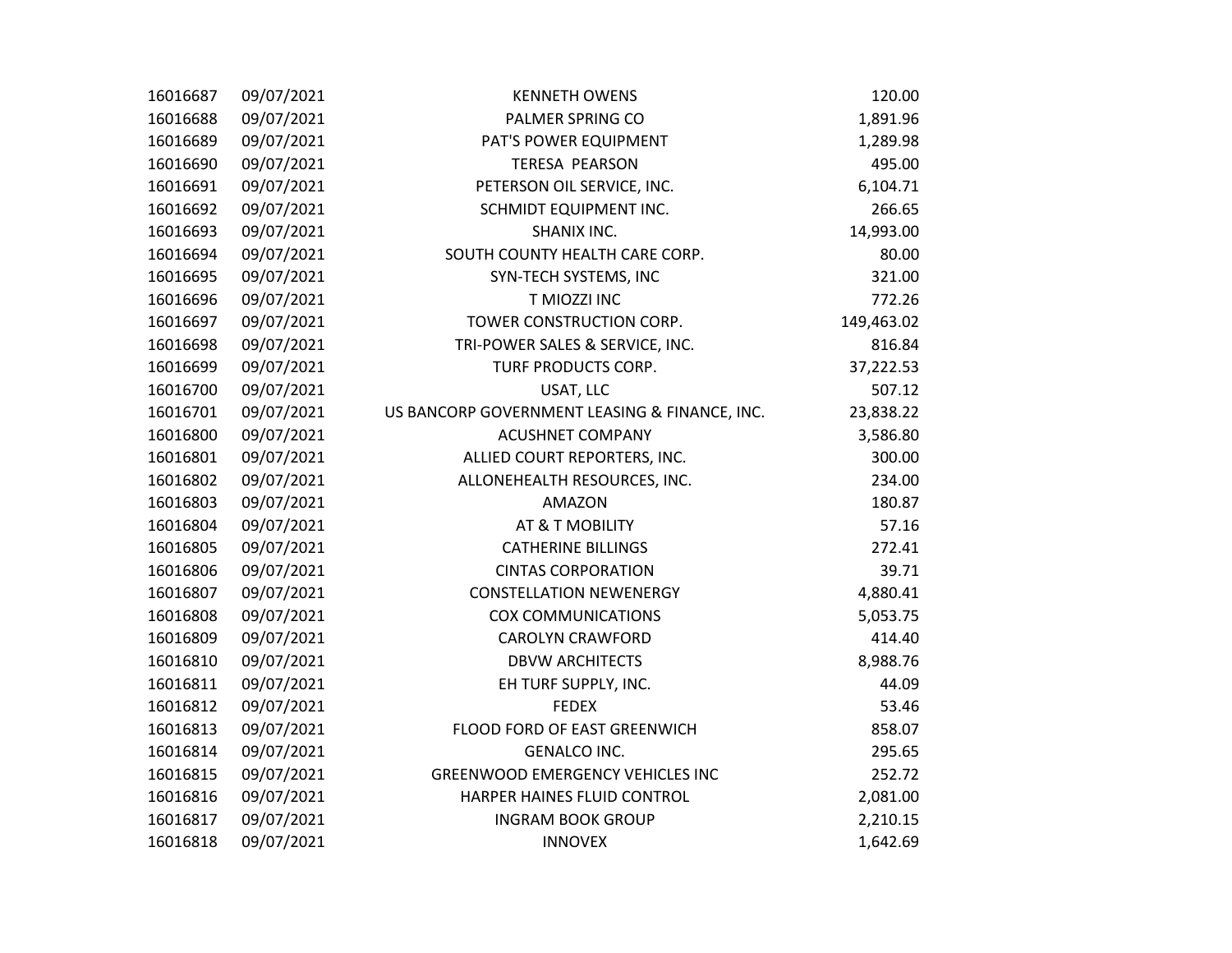| 16016819 | 09/07/2021 | LAWSON PRODUCTS, INC.                | 10.13     |
|----------|------------|--------------------------------------|-----------|
| 16016820 | 09/07/2021 | <b>RYAN MCCUSKER</b>                 | 272.41    |
| 16016821 | 09/07/2021 | MIDSTATE CAMERA REPAIR               | 265.00    |
| 16016822 | 09/07/2021 | <b>NATIONAL GRID</b>                 | 21.91     |
| 16016823 | 09/07/2021 | <b>NATIONAL GRID</b>                 | 24.96     |
| 16016824 | 09/07/2021 | <b>NATIONAL GRID</b>                 | 25.53     |
| 16016825 | 09/07/2021 | <b>NATIONAL GRID</b>                 | 143.23    |
| 16016826 | 09/07/2021 | <b>NATIONAL GRID</b>                 | 332.18    |
| 16016827 | 09/07/2021 | <b>NATIONAL GRID</b>                 | 472.44    |
| 16016828 | 09/07/2021 | <b>NATIONAL GRID</b>                 | 42,880.57 |
| 16016829 | 09/07/2021 | <b>NATIONAL GRID</b>                 | 22,047.98 |
| 16016830 | 09/07/2021 | <b>NATIONAL GRID</b>                 | 31.81     |
| 16016831 | 09/07/2021 | <b>NATIONAL GRID</b>                 | 32.98     |
| 16016832 | 09/07/2021 | OCEAN STATE OIL, INC.                | 167.27    |
| 16016833 | 09/07/2021 | PETERSON OIL SERVICE, INC.           | 6,107.89  |
| 16016834 | 09/07/2021 | <b>DIANNA PREBLE</b>                 | 70.00     |
| 16016835 | 09/07/2021 | RESOURCE MANAGEMENT ASSOCIATES, INC. | 2,804.07  |
| 16016836 | 09/07/2021 | RI GENERAL TREASURER                 | 3,000.00  |
| 16016837 | 09/07/2021 | RI YOUTH THEATRE                     | 5,000.00  |
| 16016838 | 09/07/2021 | <b>RITBA</b>                         | 176.00    |
| 16016839 | 09/07/2021 | SITEONE LANDSCAPE SUPPLY LLC         | 171.83    |
| 16016840 | 09/07/2021 | <b>SUBURBAN PROPANE</b>              | 1,652.53  |
| 16016841 | 09/07/2021 | T MIOZZI INC                         | 976.80    |
| 16016842 | 09/07/2021 | THE LOCK SHOP, INC.                  | 28.20     |
| 16016843 | 09/07/2021 | <b>VERIZON</b>                       | 307.05    |
| 16016844 | 09/07/2021 | <b>VERIZON WIRELESS</b>              | 38.91     |
| 16016845 | 09/07/2021 | VERIZON WIRELESS MESSAGING SERVICES  | 1,527.18  |
| 16016846 | 09/07/2021 | W. B. MASON CO., INC.                | 69.92     |
| 16016847 | 09/07/2021 | W. B. MASON CO., INC.                | 473.98    |
| 16016959 | 09/14/2021 | <b>ADAM CARGIN</b>                   | 22.00     |
| 16016960 | 09/14/2021 | <b>ADAM CARGIN</b>                   | 21.00     |
| 16016961 | 09/14/2021 | ALEXANDRIA BENJAMIN                  | 22.00     |
| 16016962 | 09/14/2021 | <b>ALICE JOSEPH</b>                  | 22.00     |
| 16016963 | 09/14/2021 | <b>ALLIE'S TACK SHOP</b>             | 35.82     |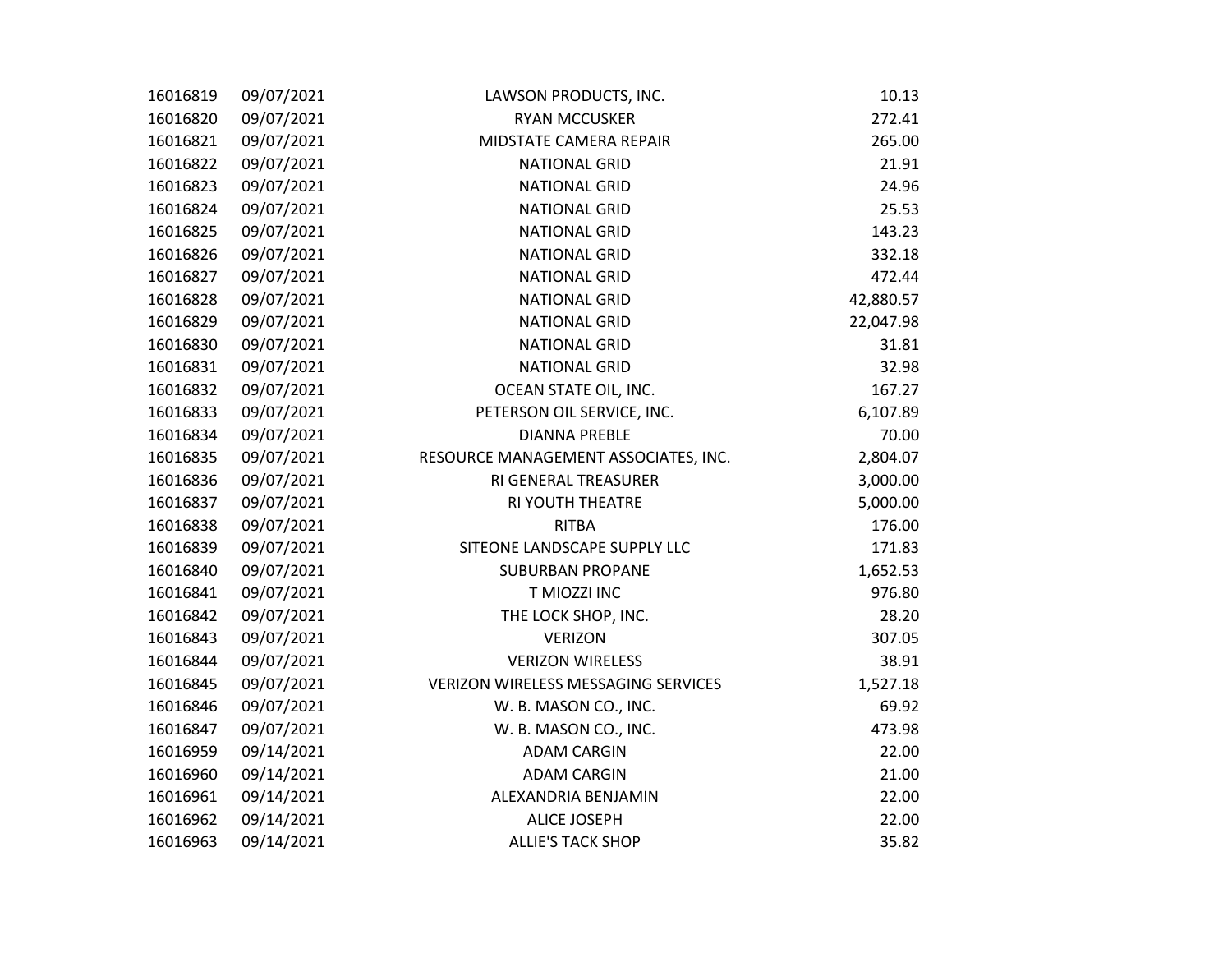| 16016963 | 09/14/2021 | <b>ALLIE'S TACK SHOP</b>             | 146.28    |
|----------|------------|--------------------------------------|-----------|
| 16016964 | 09/14/2021 | ALPHA ASSOCIATES, LTD.               | 575.00    |
| 16016965 | 09/14/2021 | <b>ANKUSH PARAB</b>                  | 136.00    |
| 16016966 | 09/14/2021 | <b>ANNE SHOENER</b>                  | 22.00     |
| 16016967 | 09/14/2021 | APRIL VASQUEZ                        | 255.00    |
| 16016968 | 09/14/2021 | <b>BETH KENNEDY</b>                  | 22.00     |
| 16016969 | 09/14/2021 | <b>BOB'S TIRE CO</b>                 | 411.50    |
| 16016970 | 09/14/2021 | <b>BREHN WOOD</b>                    | 22.00     |
| 16016971 | 09/14/2021 | <b>BRENNA COLACONE</b>               | 44.00     |
| 16016972 | 09/14/2021 | <b>BRET CHACE</b>                    | 22.00     |
| 16016973 | 09/14/2021 | <b>BROOKS INDUSTRIAL MARINE</b>      | 345.31    |
| 16016974 | 09/14/2021 | <b>CENTRAL RESTAURANT PRODUCTS</b>   | 2,995.00  |
| 16016975 | 09/14/2021 | <b>CHRISTIAN MOLLIS</b>              | 22.00     |
| 16016976 | 09/14/2021 | <b>CINTAS CORP</b>                   | 57.95     |
| 16016977 | 09/14/2021 | <b>CINTAS FIRST AID &amp; SAFETY</b> | 20.00     |
| 16016978 | 09/14/2021 | <b>COOPER TOBIAS</b>                 | 22.00     |
| 16016979 | 09/14/2021 | <b>CAROLYN CRAWFORD</b>              | 434.58    |
| 16016980 | 09/14/2021 | <b>DAVID CRETA</b>                   | 134.99    |
| 16016981 | 09/14/2021 | <b>D&amp;L SHOOTING SUPPLIES</b>     | 4,730.43  |
| 16016982 | 09/14/2021 | <b>DAMIAN MALTEZO</b>                | 68.00     |
| 16016983 | 09/14/2021 | <b>DANIELLE MALAGA</b>               | 22.00     |
| 16016984 | 09/14/2021 | THE DAWSON GROUP                     | 9,039.61  |
| 16016985 | 09/14/2021 | <b>CHELSEY DUMAS-GIBBS</b>           | 75.00     |
| 16016986 | 09/14/2021 | E-Z DUMPER & TRAILERS INC.           | 3,969.00  |
| 16016987 | 09/14/2021 | <b>TAX COLLECTOR</b>                 | 4,789.50  |
| 16016988 | 09/14/2021 | <b>ELI DUDLEY</b>                    | 22.00     |
| 16016989 | 09/14/2021 | <b>ELYSABETH DERR</b>                | 22.00     |
| 16016990 | 09/14/2021 | <b>ENCON LLC</b>                     | 110.00    |
| 16016991 | 09/14/2021 | <b>FEDEX</b>                         | 57.79     |
| 16016992 | 09/14/2021 | FIREX, INC.                          | 1,523.00  |
| 16016993 | 09/14/2021 | <b>GHIZLANE SAOUIB</b>               | 136.00    |
| 16016994 | 09/14/2021 | <b>GRAINGER</b>                      | 204.20    |
| 16016995 | 09/14/2021 | GRANICUS, INC.                       | 31,371.95 |
| 16016996 | 09/14/2021 | <b>GROUNDWATER FOUNDATION</b>        | 100.00    |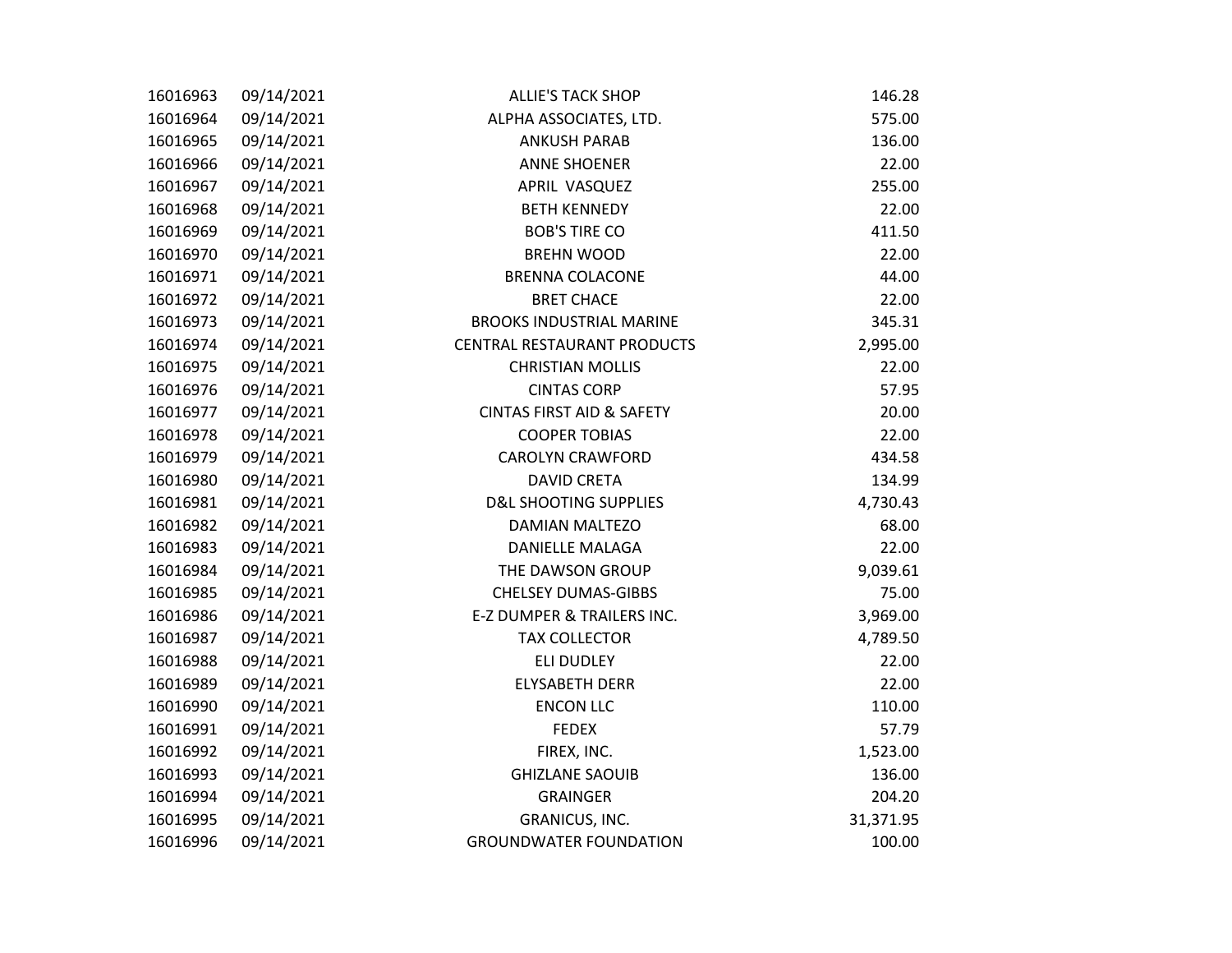| 16016997 | 09/14/2021 | <b>HANNAH GARVEY</b>                | 22.00     |
|----------|------------|-------------------------------------|-----------|
| 16016998 | 09/14/2021 | <b>HEIDI HETLAND</b>                | 22.00     |
| 16016999 | 09/14/2021 | <b>HOME DEPOT</b>                   | 92.15     |
| 16017000 | 09/14/2021 | THE INDEPENDENT                     | 75.50     |
| 16017001 | 09/14/2021 | <b>IPMA-HR</b>                      | 554.65    |
| 16017002 | 09/14/2021 | <b>ISAAC CHAMORRO-HEDRICK</b>       | 22.00     |
| 16017003 | 09/14/2021 | <b>JAMIE MILHOUS</b>                | 22.00     |
| 16017004 | 09/14/2021 | <b>JASON MORGAN</b>                 | 50.00     |
| 16017005 | 09/14/2021 | <b>JILLIAN REPOSA</b>               | 22.00     |
| 16017006 | 09/14/2021 | <b>JOAN RAY</b>                     | 75.00     |
| 16017007 | 09/14/2021 | <b>JOEY NOLD</b>                    | 44.00     |
| 16017008 | 09/14/2021 | JOHNSON CONTROLS FIRE PROTECTION LP | 624.08    |
| 16017009 | 09/14/2021 | <b>JULIA BERNARD</b>                | 68.00     |
| 16017010 | 09/14/2021 | <b>JULIE GENDRON</b>                | 68.00     |
| 16017011 | 09/14/2021 | <b>KATIE COSTA</b>                  | 633.00    |
| 16017012 | 09/14/2021 | KILEY ESTRELA                       | 68.00     |
| 16017013 | 09/14/2021 | <b>KIM COOK</b>                     | 44.00     |
| 16017014 | 09/14/2021 | <b>LARGESS FORESTRY</b>             | 800.00    |
| 16017015 | 09/14/2021 | <b>JIM LATHROP</b>                  | 400.00    |
| 16017016 | 09/14/2021 | LAURA HOFFMAN                       | 22.00     |
| 16017017 | 09/14/2021 | <b>LAUREN WHITE</b>                 | 44.00     |
| 16017018 | 09/14/2021 | <b>LIAM FITZPATRICK</b>             | 68.00     |
| 16017019 | 09/14/2021 | THE LOCK SHOP, INC                  | 51.60     |
| 16017020 | 09/14/2021 | <b>MEGAN REILLY</b>                 | 22.00     |
| 16017021 | 09/14/2021 | MICHAEL DICKINSON                   | 138.98    |
| 16017022 | 09/14/2021 | MICHELLE HOXSIE-QUINN               | 22.00     |
| 16017023 | 09/14/2021 | MOTOROLA SOLUTIONS                  | 31,099.00 |
| 16017024 | 09/14/2021 | MT. PLEASANT ALARMS                 | 450.00    |
| 16017025 | 09/14/2021 | NEW ENGLAND FIRE EQUIPMENT AND      | 21.66     |
| 16017026 | 09/14/2021 | NICHOLAS FEDE III                   | 4,669.00  |
| 16017027 | 09/14/2021 | NITCO LLC                           | 981.47    |
| 16017028 | 09/14/2021 | O'REILLY/FIRST CALL                 | 132.48    |
| 16017029 | 09/14/2021 | OCEAN STATE VETERINARY SPECIALISTS, | 935.37    |
| 16017030 | 09/14/2021 | OLIVER JACQUART-MURPHY              | 22.00     |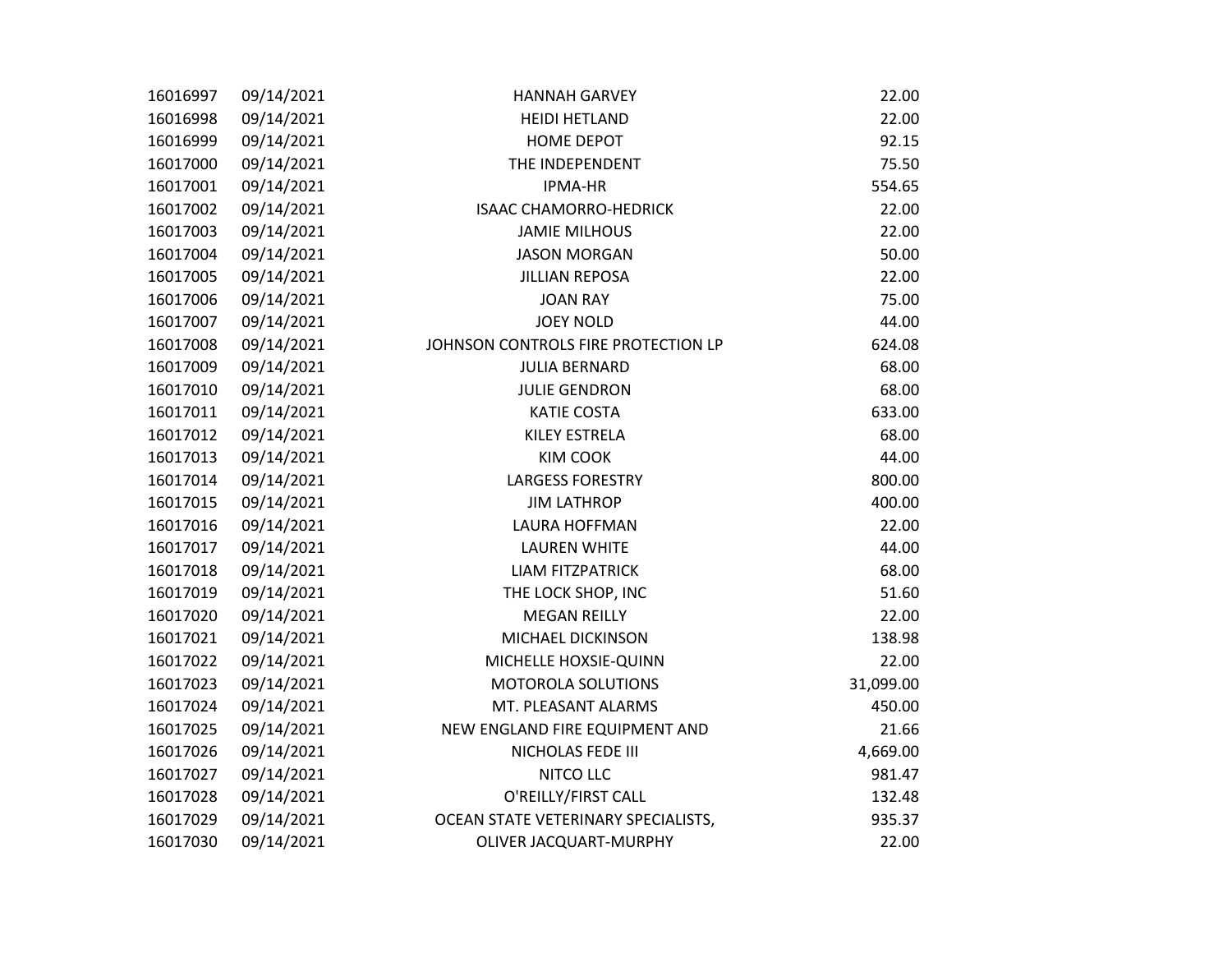| 16017031 | 09/14/2021 | EDWARD J. PACKHEM                   | 200.00    |
|----------|------------|-------------------------------------|-----------|
| 16017032 | 09/14/2021 | PALMER SPRING CO                    | 104.00    |
| 16017033 | 09/14/2021 | PASCALE SERVICE CORP.               | 89.43     |
| 16017034 | 09/14/2021 | PAT'S POWER EQUIPMENT               | 282.44    |
| 16017035 | 09/14/2021 | <b>PAXTON FANNING</b>               | 68.00     |
| 16017036 | 09/14/2021 | <b>PAXTON FANNING</b>               | 68.00     |
| 16017037 | 09/14/2021 | PETE'S TIRE BARN INC                | 1,307.70  |
| 16017038 | 09/14/2021 | PETERSON OIL SERVICE, INC.          | 8,953.43  |
| 16017039 | 09/14/2021 | PIER ICE PLANT                      | 74.00     |
| 16017040 | 09/14/2021 | PITNEY BOWES                        | 159.64    |
| 16017041 | 09/14/2021 | PRAXAIR DISTRIBUTION, INC.          | 9.92      |
| 16017042 | 09/14/2021 | PRECISION WEATHER FORECASTING, INC  | 1,095.00  |
| 16017043 | 09/14/2021 | PRINT WORLD                         | 152.37    |
| 16017044 | 09/14/2021 | RAPS AUTO PARTS SUPPLY, INC.        | 64.77     |
| 16017045 | 09/14/2021 | <b>RENEE KENT</b>                   | 170.00    |
| 16017046 | 09/14/2021 | R.I. RESOURCE RECOVERY CORP.        | 15,356.56 |
| 16017047 | 09/14/2021 | RI INTERLOCAL RISK MANAGEMENT TRUST | 265.00    |
| 16017048 | 09/14/2021 | <b>RJP PACKAGING</b>                | 405.96    |
| 16017049 | 09/14/2021 | ROBERTS CHEMICAL COMPANY            | 902.00    |
| 16017050 | 09/14/2021 | <b>RYAN KIM</b>                     | 44.00     |
| 16017051 | 09/14/2021 | SALK'S HARDWARE & MARINE INC.       | 170.89    |
| 16017052 | 09/14/2021 | <b>SURPLUS PROVISIONS</b>           | 21,315.00 |
| 16017053 | 09/14/2021 | SYSTEMWORKS, LLC.                   | 8,256.00  |
| 16017054 | 09/14/2021 | TASCA FORD, INC.                    | 306.01    |
| 16017055 | 09/14/2021 | <b>TERESA LAUTH</b>                 | 22.00     |
| 16017056 | 09/14/2021 | THE LOCK SHOP, INC.                 | 14.64     |
| 16017057 | 09/14/2021 | TIRE PROS, INC.                     | 202.40    |
| 16017058 | 09/14/2021 | TOM IRWIN INC                       | 5,050.00  |
| 16017059 | 09/14/2021 | <b>TOM PATEFIELD</b>                | 100.00    |
| 16017060 | 09/14/2021 | TRANSUNION RISK AND ALTERNATIVE     | 75.00     |
| 16017061 | 09/14/2021 | TRASK PETROLEUM EQUIPMENT CO        | 2,133.89  |
| 16017062 | 09/14/2021 | TURF ENHANCEMENT ENTERPRISES        | 1,297.50  |
| 16017063 | 09/14/2021 | VISION GOVERNMENT SOLUTIONS, INC.   | 36,725.39 |
| 16017064 | 09/14/2021 | W. B. MASON CO., INC.               | 877.16    |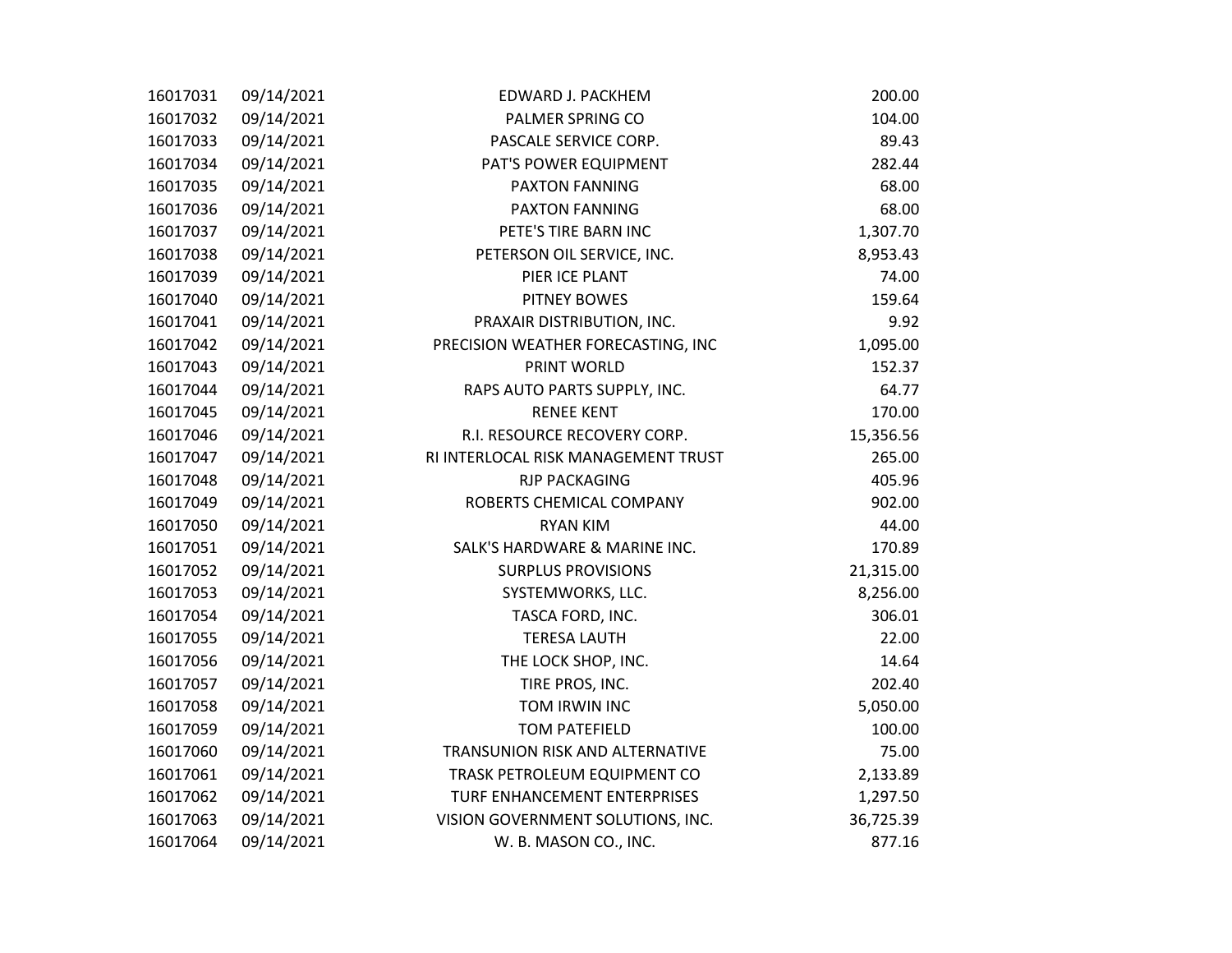| 16017065 | 09/14/2021 | WARREN TIRE CO, INC              | 578.00    |
|----------|------------|----------------------------------|-----------|
| 16017066 | 09/14/2021 | WARWICK WINWATER WORKS CO. INC.  | 481.48    |
| 16017067 | 09/14/2021 | WASTE MANAGEMENT OF RHODE ISLAND | 53,593.69 |
| 16017068 | 09/14/2021 | <b>WICKFORD LUMBER</b>           | 702.89    |
| 16017069 | 09/14/2021 | <b>WRIGHT TRAILERS, INC.</b>     | 1,021.57  |
| 16017070 | 09/14/2021 | <b>STATE OF RHODE ISLAND</b>     | 7,041.00  |
| 16017071 | 09/14/2021 | <b>MARTIN BRAGAN</b>             | 59.97     |
| 16017072 | 09/14/2021 | <b>CALLAGHAN &amp; CALLAGHAN</b> | 11,500.00 |
| 16017073 | 09/14/2021 | <b>ALLEGIANCE TRUCKS, LLC</b>    | 250.56    |
| 16017074 | 09/14/2021 | <b>CRANSTON WINDUSTRIAL</b>      | 26.39     |
| 16017075 | 09/14/2021 | DESISTO LAW, LLC.                | 1,070.00  |
| 16017076 | 09/14/2021 | DIRECT ENERGY SERVICES, LLC      | 217.24    |
| 16017077 | 09/14/2021 | IMAGE TREND EMS REPORTING SYSTEM | 927.42    |
| 16017078 | 09/14/2021 | THE INDEPENDENT                  | 45.14     |
| 16017079 | 09/14/2021 | KOFILE TECHNOLOGIES, INC.        | 3,225.00  |
| 16017080 | 09/14/2021 | <b>NATIONAL GRID</b>             | 68.79     |
| 16017081 | 09/14/2021 | <b>NATIONAL GRID</b>             | 68.79     |
| 16017082 | 09/14/2021 | <b>NATIONAL GRID</b>             | 104.65    |
| 16017083 | 09/14/2021 | <b>NATIONAL GRID</b>             | 105.32    |
| 16017084 | 09/14/2021 | NIEMIEC MARINE                   | 179.14    |
| 16017085 | 09/14/2021 | OCEAN STATE OIL, INC.            | 500.23    |
| 16017086 | 09/14/2021 | PALMER SPRING CO                 | 45.85     |
| 16017087 | 09/14/2021 | PASCALE SERVICE CORP.            | 278.16    |
| 16017088 | 09/14/2021 | PETE'S TIRE BARN INC             | 1,605.12  |
| 16017089 | 09/14/2021 | PIONEER HEAVY DUTY PARTS INC     | 82.70     |
| 16017090 | 09/14/2021 | <b>STATE OF RHODE ISLAND</b>     | 43,400.00 |
| 16017091 | 09/14/2021 | STILES CO., INC.                 | 5,654.00  |
| 16017092 | 09/14/2021 | T MIOZZI INC                     | 1,340.18  |
| 16017093 | 09/14/2021 | UNIVAR SOLUTIONS USA INC.        | 4,839.25  |
| 16017094 | 09/14/2021 | <b>JOHN URBAN</b>                | 418.69    |
| 16017095 | 09/14/2021 | <b>VERIZON</b>                   | 760.61    |
| 16017096 | 09/14/2021 | <b>VERIZON WIRELESS</b>          | 3,229.58  |
| 16017097 | 09/14/2021 | W. B. MASON CO., INC.            | 3,310.51  |
| 16017098 | 09/14/2021 | <b>WICKFORD LUMBER</b>           | 57.96     |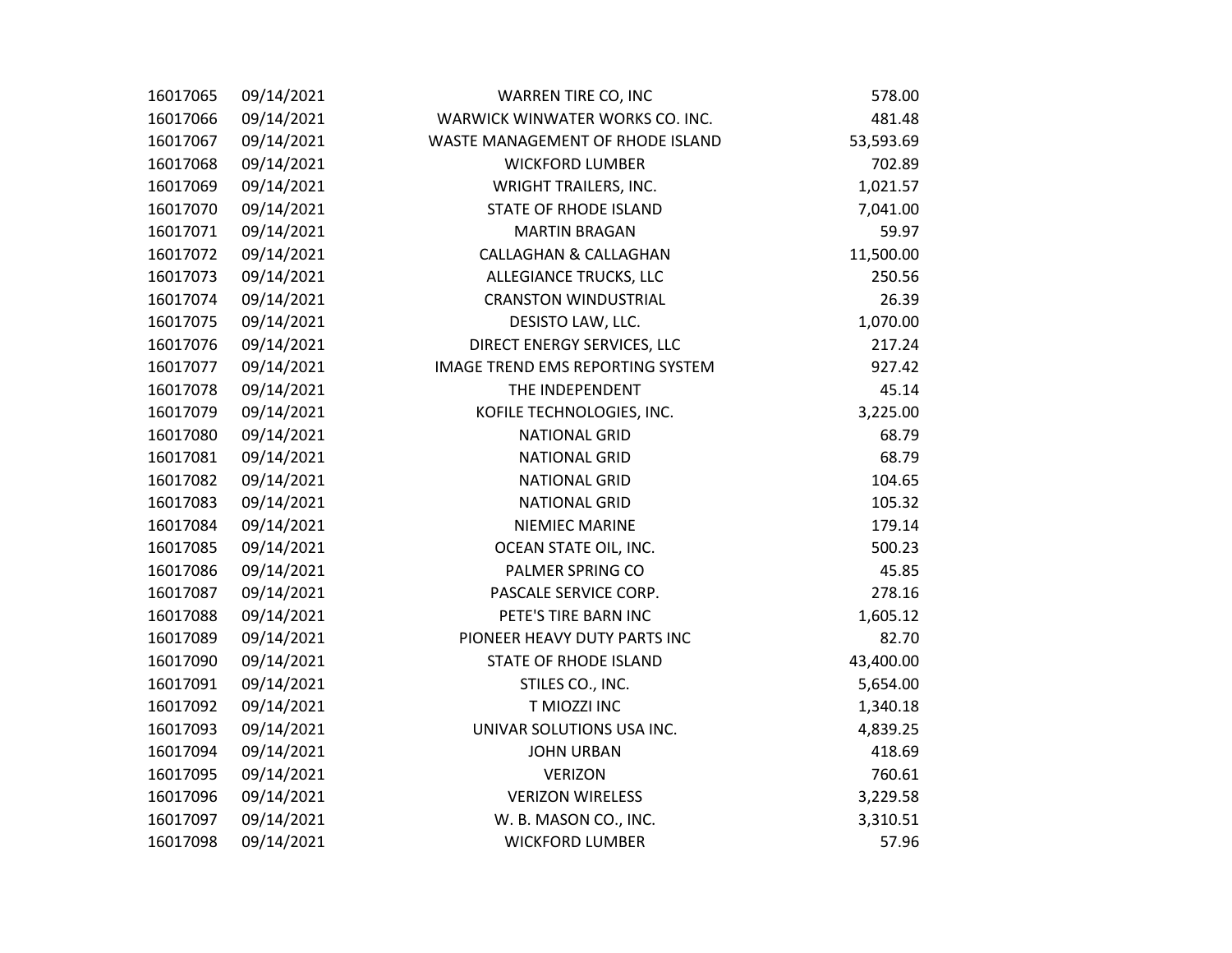| 16017100 | 09/14/2021 | ATC LINCOLN ASSOCIATES                    | 3,333.47  |
|----------|------------|-------------------------------------------|-----------|
| 16017101 | 09/14/2021 | <b>CRYSTAL SPRINGS</b>                    | 81.67     |
| 16017102 | 09/14/2021 | <b>CINTAS CORPORATION</b>                 | 79.42     |
| 16017103 | 09/14/2021 | <b>CHRISTIAN COLE</b>                     | 89.99     |
| 16017104 | 09/14/2021 | <b>DAWN JENISON</b>                       | 50.00     |
| 16017105 | 09/14/2021 | <b>DENNISON LUBRICANTS</b>                | 676.40    |
| 16017106 | 09/14/2021 | <b>EAN HOLDINGS</b>                       | 121.00    |
| 16017107 | 09/14/2021 | FLOOD FORD OF EAST GREENWICH              | 491.07    |
| 16017108 | 09/14/2021 | <b>GENALCO INC.</b>                       | 29.78     |
| 16017109 | 09/14/2021 | GEORGE PATTON ASSOC., INC.DBA DISPLAYS2GO | 504.89    |
| 16017110 | 09/14/2021 | GILBERT STUART BIRTHPLACE AND MUSEUM      | 5,000.00  |
| 16017111 | 09/14/2021 | GREENEREASE                               | 3,006.00  |
| 16017112 | 09/14/2021 | HARBOR CONTROLS, INC                      | 1,789.00  |
| 16017113 | 09/14/2021 | <b>LARGESS FORESTRY</b>                   | 3,000.00  |
| 16017114 | 09/14/2021 | LAWSON PRODUCTS, INC.                     | 28.46     |
| 16017115 | 09/14/2021 | MAT TECH, LLC                             | 1,030.05  |
| 16017116 | 09/14/2021 | MOTOROLA SOLUTIONS                        | 970.00    |
| 16017117 | 09/14/2021 | MPH INDUSTRIES, INC.                      | 2,099.00  |
| 16017118 | 09/14/2021 | NORTH KINGSTOWN CHAMBER OF COMMERCE       | 25,000.00 |
| 16017119 | 09/14/2021 | O'REILLY/FIRST CALL                       | 246.86    |
| 16017120 | 09/14/2021 | <b>OSHEAN</b>                             | 757.09    |
| 16017121 | 09/14/2021 | OTIS ELEVATOR COMPANY                     | 898.00    |
| 16017122 | 09/14/2021 | OVERHEAD DOOR CO. OF PROVIDENCE INC       | 685.09    |
| 16017123 | 09/14/2021 | PETERSON OIL SERVICE, INC.                | 340.69    |
| 16017123 | 09/14/2021 | PETERSON OIL SERVICE, INC.                | 2,828.78  |
| 16017124 | 09/14/2021 | PRIME SYSTEMS INC                         | 1,280.00  |
| 16017125 | 09/14/2021 | PROFESSIONAL DEVELOPMENT ACADEMY          | 1,995.00  |
| 16017126 | 09/14/2021 | <b>QUALITY MECHANICAL</b>                 | 225.00    |
| 16017127 | 09/14/2021 | <b>QUILL CORPORATION</b>                  | 963.95    |
| 16017128 | 09/14/2021 | <b>QUONSET DEVELOPMENT CORP</b>           | 11,525.00 |
| 16017129 | 09/14/2021 | R.J.SHEPHERD CO.                          | 292.00    |
| 16017130 | 09/14/2021 | RAPS AUTO PARTS SUPPLY, INC.              | 248.99    |
| 16017130 | 09/14/2021 | RAPS AUTO PARTS SUPPLY, INC.              | 7.06      |
| 16017131 | 09/14/2021 | RI DEPARTMENT OF STATE                    | 80.00     |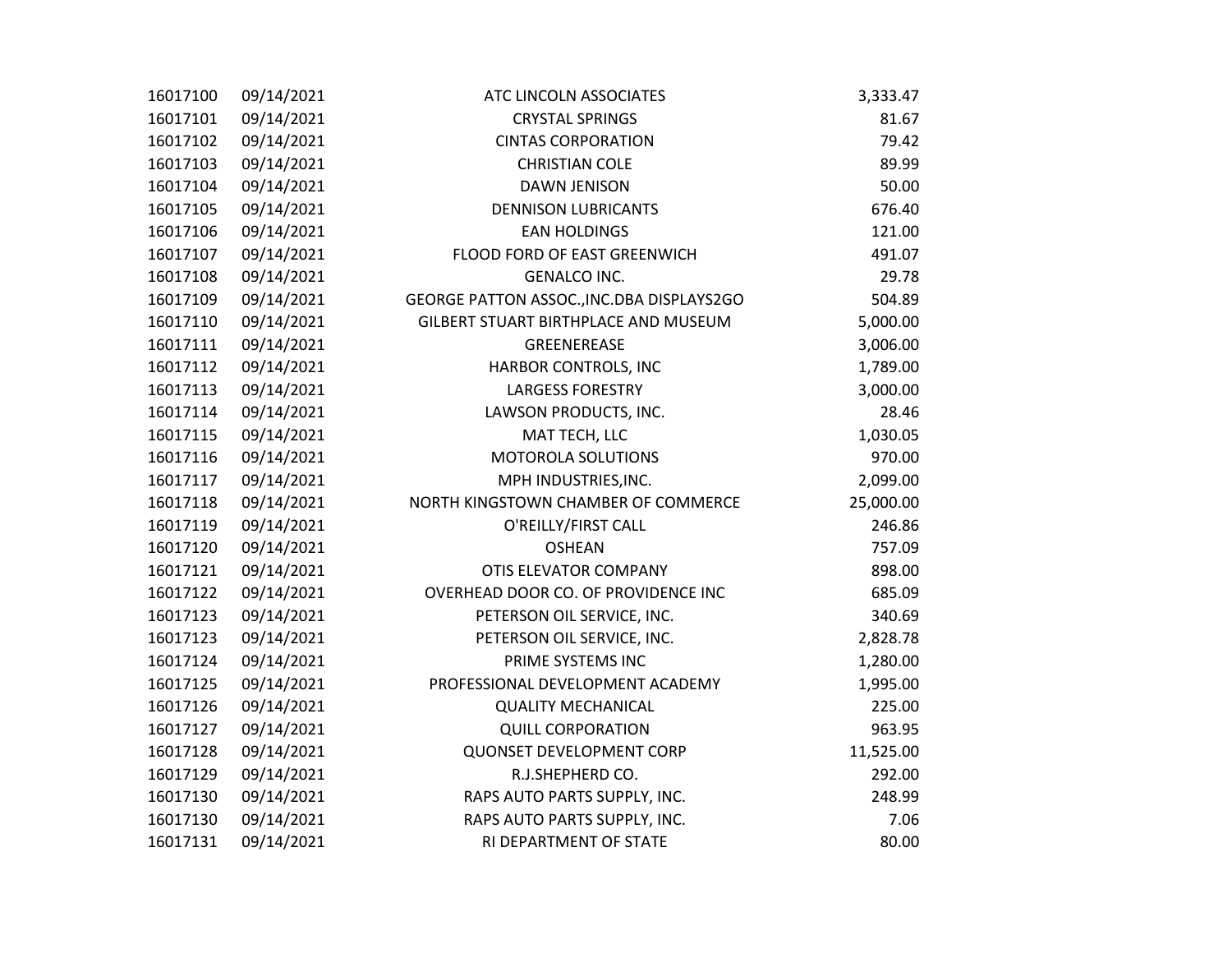| 16017132 | 09/14/2021 | RHODE ISLAND DEPARTMENT OF LABOR AND TRAINING | 60.00     |
|----------|------------|-----------------------------------------------|-----------|
| 16017133 | 09/14/2021 | RIVERHEAD BUILDING SUPPLY                     | 22.97     |
| 16017134 | 09/14/2021 | SALK'S HARDWARE & MARINE INC.                 | 56.95     |
| 16017135 | 09/14/2021 | <b>NANCY SHUSTER</b>                          | 160.00    |
| 16017136 | 09/14/2021 | SJ SERVICES, INC.                             | 3,897.83  |
| 16017137 | 09/14/2021 | <b>AMBER TAVARES</b>                          | 134.99    |
| 16017138 | 09/14/2021 | TRASK PETROLEUM EQUIPMENT CO                  | 2,303.00  |
| 16017139 | 09/14/2021 | W. B. MASON CO., INC.                         | 40.83     |
| 16017140 | 09/14/2021 | WASTE MANAGEMENT OF RHODE ISLAND              | 52,811.96 |
| 16017141 | 09/14/2021 | <b>WICKFORD LUMBER</b>                        | 477.84    |
| 16017142 | 09/14/2021 | <b>WRIGHT-PIERCE</b>                          | 8,816.00  |
| 352      | 09/15/2021 | <b>INSOURCE SOLUTIONS GROUP</b>               | 3,531.80  |
| 16017149 | 09/16/2021 | W. B. MASON CO., INC.                         | 34.69     |
| 16017150 | 09/16/2021 | <b>COLLEEN BAUERLE</b>                        | 51.46     |
| 353      | 09/17/2021 | RI INTERLOCAL RISK MANAGEMENT TRUST           | 7,703.57  |
| 354      | 09/17/2021 | RI INTERLOCAL RISK MANAGEMENT TRUST           | 6,037.54  |
| 355      | 09/17/2021 | RI INTERLOCAL RISK MANAGEMENT TRUST           | 14,874.92 |
| 16017152 | 09/17/2021 | <b>KYLE BODINGTON</b>                         | 132.72    |
| 16017153 | 09/17/2021 | <b>BRIAN WERTH</b>                            | 165.42    |
| 16017154 | 09/17/2021 | CANTERBURY WEBSTER REALTY TRUST               | 391.71    |
| 16017155 | 09/17/2021 | <b>CHRISTOPHER POTTER</b>                     | 116.65    |
| 16017156 | 09/17/2021 | <b>COX COMMUNICATIONS</b>                     | 2.99      |
| 16017157 | 09/17/2021 | <b>DANIEL SAMSON</b>                          | 91.62     |
| 16017158 | 09/17/2021 | <b>DAVE'S MARKETPLACE</b>                     | 67.28     |
| 16017159 | 09/17/2021 | <b>DAVID BORKMAN</b>                          | 1,264.36  |
| 16017160 | 09/17/2021 | DAVID LONDON & CO.                            | 950.00    |
| 16017161 | 09/17/2021 | THE KANNER FAMILY TRUST                       | 1,208.69  |
| 16017162 | 09/17/2021 | <b>DEBRA ROBILLARD</b>                        | 74.16     |
| 16017163 | 09/17/2021 | DIRECT ENERGY SERVICES, LLC                   | 248.76    |
| 16017164 | 09/17/2021 | DIRECT ENERGY SERVICES, LLC                   | 748.05    |
| 16017165 | 09/17/2021 | EASTERN INDUSTRIAL AUTOMATION                 | 184.83    |
| 16017166 | 09/17/2021 | <b>FEDEX</b>                                  | 39.46     |
| 16017167 | 09/17/2021 | <b>FRANK ANDREOZZI</b>                        | 27.93     |
| 16017168 | 09/17/2021 | <b>GENERAL TREASURER STATE RI</b>             | 130.54    |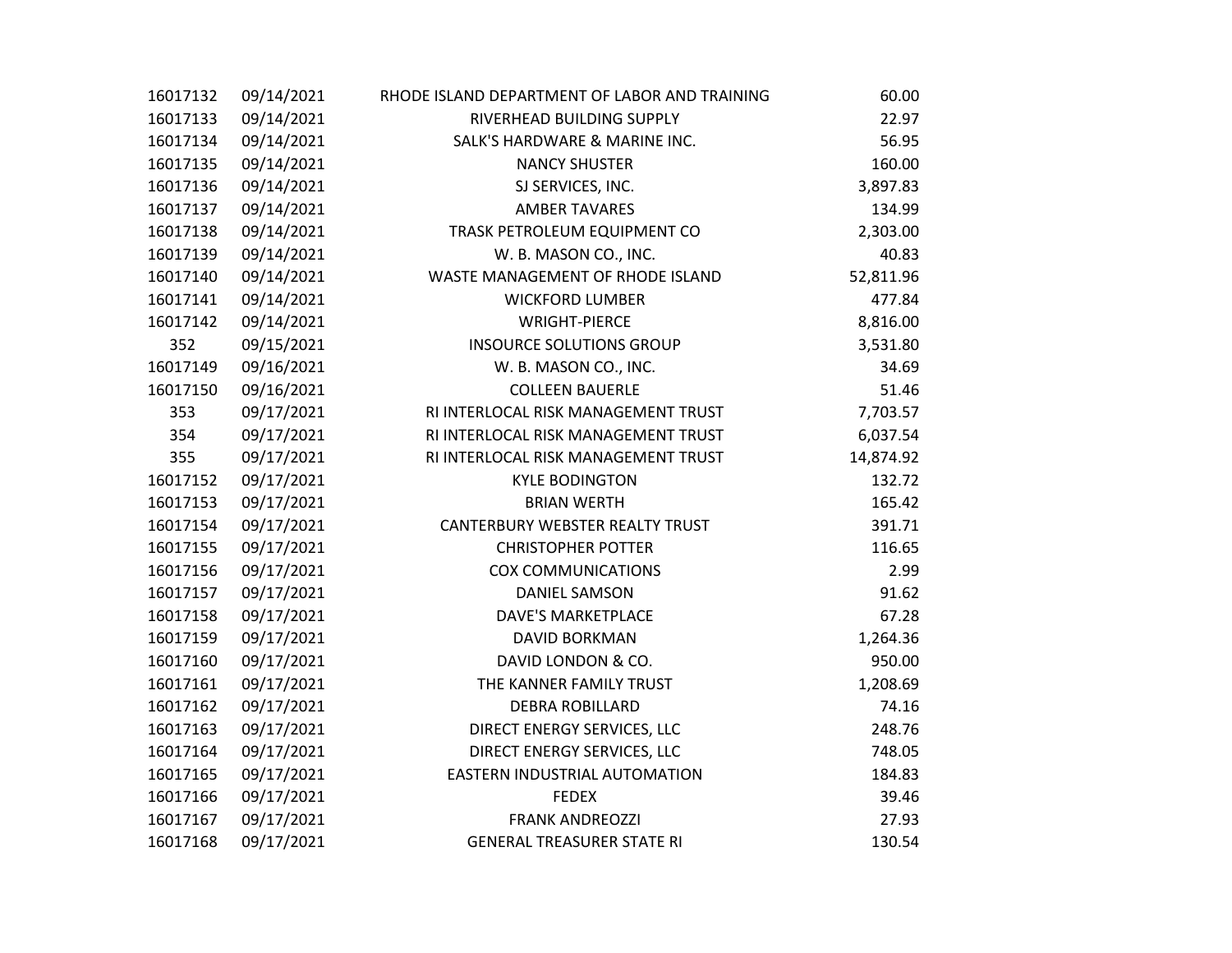| 16017169 | 09/17/2021 | <b>GRACE LABBE</b>                 | 648.65    |
|----------|------------|------------------------------------|-----------|
| 16017170 | 09/17/2021 | RHODE ISLAND DEPT OF HEALTH        | 1,642.00  |
| 16017171 | 09/17/2021 | <b>KAREN HOLMANDER</b>             | 75.00     |
| 16017172 | 09/17/2021 | HOWARD JOHNSON, INC.               | 209.75    |
| 16017173 | 09/17/2021 | <b>INSOURCE SOLUTIONS GROUP</b>    | 1,439.06  |
| 16017174 | 09/17/2021 | <b>JANE BEATTIE</b>                | 13.76     |
| 16017175 | 09/17/2021 | <b>JANE SHEERAN</b>                | 315.08    |
| 16017176 | 09/17/2021 | <b>JOHN HOMER</b>                  | 50.00     |
| 16017177 | 09/17/2021 | <b>KATHLEEN BOUCHER</b>            | 66.72     |
| 16017178 | 09/17/2021 | <b>SANDRA KETTELLE</b>             | 75.00     |
| 16017179 | 09/17/2021 | <b>KEVIN CORRELL</b>               | 154.41    |
| 16017180 | 09/17/2021 | <b>LISETH BARROSO PABON</b>        | 20.00     |
| 16017181 | 09/17/2021 | <b>MARIE MILLS</b>                 | 565.16    |
| 16017182 | 09/17/2021 | <b>MARION THAYER</b>               | 115.81    |
| 16017183 | 09/17/2021 | MICHAEL PETTERUTI                  | 45.06     |
| 16017184 | 09/17/2021 | MTE TURF EQUIPMENT SOLUTIONS       | 573.52    |
| 16017185 | 09/17/2021 | MUNICIPAL CODE CORPORATION         | 1,809.27  |
| 16017186 | 09/17/2021 | <b>NAVEX GLOBAL INC</b>            | 4,601.00  |
| 16017187 | 09/17/2021 | <b>NEW ENGLAND GOLF CARS</b>       | 44.62     |
| 16017188 | 09/17/2021 | NOLIN ELECTRIC INC.                | 1,200.00  |
| 16017189 | 09/17/2021 | NORTH KINGSTOWN LAUNDRY            | 13.50     |
| 16017190 | 09/17/2021 | <b>NORTHEAST NURSERY</b>           | 277.50    |
| 16017191 | 09/17/2021 | NUTRIEN AG SOLUTIONS               | 1,530.00  |
| 16017192 | 09/17/2021 | O'REILLY/FIRST CALL                | 59.99     |
| 16017193 | 09/17/2021 | PETERSON OIL SERVICE, INC.         | 3,222.42  |
| 16017194 | 09/17/2021 | <b>QUENCH</b>                      | 141.24    |
| 16017195 | 09/17/2021 | QUONSET DEVELOPMENT CORP.          | 11,483.14 |
| 16017196 | 09/17/2021 | <b>JOHN RAINONE</b>                | 55.00     |
| 16017197 | 09/17/2021 | RHODE ISLAND DIVISION OF TAXATION  | 141.29    |
| 16017198 | 09/17/2021 | RHODE ISLAND PUBLIC EMPLOYEES'     | 23,731.40 |
| 16017199 | 09/17/2021 | RI INFRASTRUCTURE BANK             | 82.66     |
| 16017200 | 09/17/2021 | RICHARD STANLEY                    | 6.10      |
| 16017201 | 09/17/2021 | R.I. SENIOR CENTER DIRECTORS ASSN. | 35.00     |
| 16017202 | 09/17/2021 | SALK'S HARDWARE & MARINE INC.      | 131.69    |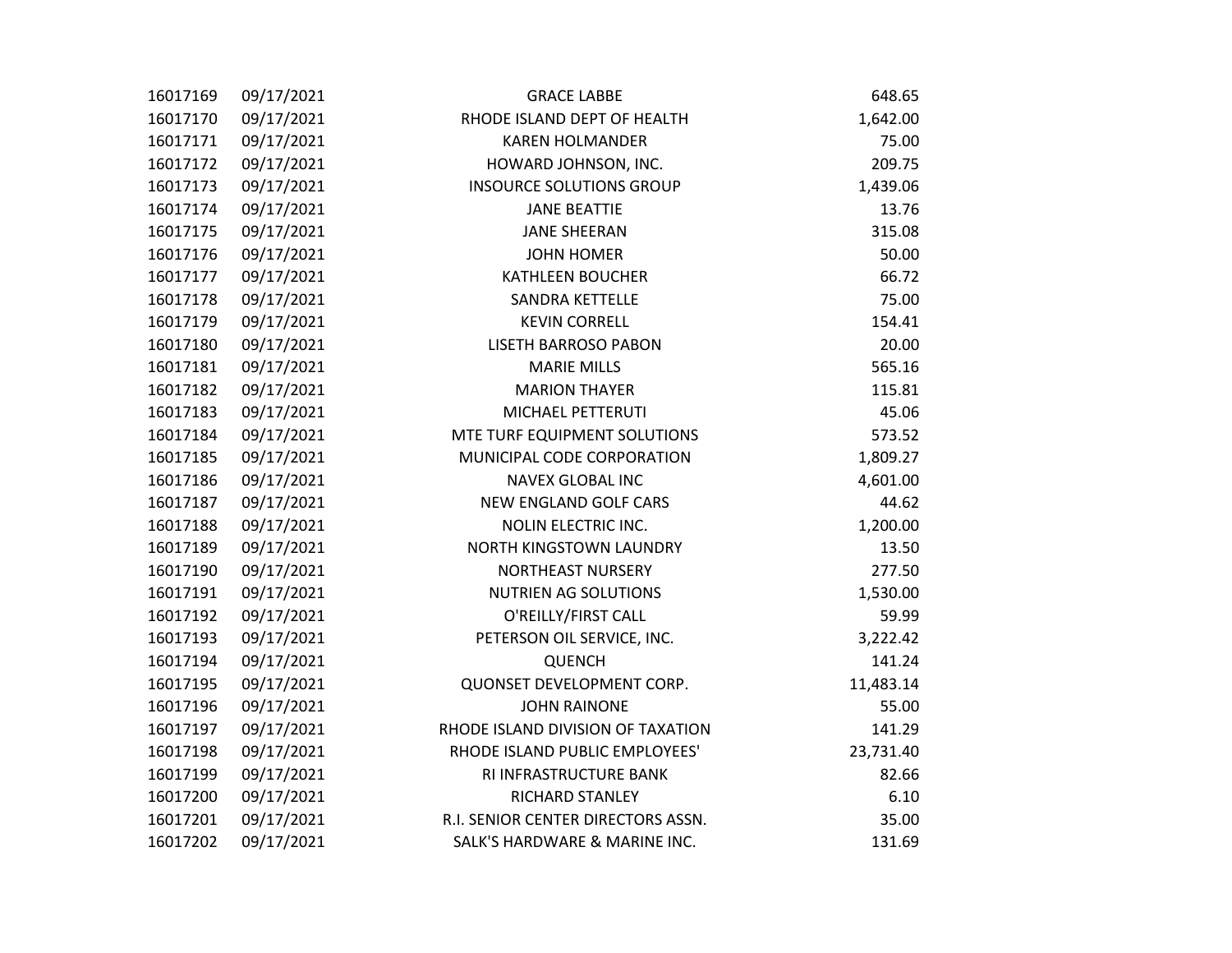| 16017203 | 09/17/2021 | <b>STEPHANIE DASAIA</b>               | 37.29      |
|----------|------------|---------------------------------------|------------|
| 16017204 | 09/17/2021 | <b>SUBURBAN PROPANE</b>               | 1,281.44   |
| 16017205 | 09/17/2021 | <b>SUSAN WILSON</b>                   | 20.03      |
| 16017206 | 09/17/2021 | THE LOCK SHOP, INC.                   | 30.00      |
| 16017207 | 09/17/2021 | THE STEEL YARD                        | 1,375.00   |
| 16017208 | 09/17/2021 | <b>UNITED RENTALS</b>                 | 980.75     |
| 16017209 | 09/17/2021 | UNIVAR SOLUTIONS USA INC.             | 2,701.45   |
| 16017210 | 09/17/2021 | <b>VERIZON</b>                        | 164.90     |
| 16017211 | 09/17/2021 | W. B. MASON CO., INC.                 | 568.22     |
| 16017212 | 09/17/2021 | WESTON & SAMPSON ENGINEERS, INC.      | 142,627.40 |
| 16017213 | 09/17/2021 | WM PD-NORTHEAST                       | 6,611.53   |
| 16017214 | 09/17/2021 | TIMOTHY ZOGLIO                        | 135.00     |
| 16017215 | 09/23/2021 | AAA POLICE SUPPLY                     | 2,421.00   |
| 16017216 | 09/23/2021 | <b>ABBY BRODIN</b>                    | 99.00      |
| 16017217 | 09/23/2021 | AIR GAS USA, LLC                      | 564.44     |
| 16017218 | 09/23/2021 | <b>ALICE BLISS</b>                    | 29.89      |
| 16017219 | 09/23/2021 | ALLIED COURT REPORTERS, INC.          | 300.00     |
| 16017220 | 09/23/2021 | AMERICAN HONDA MOTOR CO. INC.         | 813.73     |
| 16017221 | 09/23/2021 | <b>ANDREA'S POLICE SUPPLY</b>         | 129.98     |
| 16017222 | 09/23/2021 | <b>ANTHONY COLETTA</b>                | 17.92      |
| 16017223 | 09/23/2021 | <b>STATE OF RHODE ISLAND</b>          | 1,833.00   |
| 16017224 | 09/23/2021 | ATCO INTERNATIONAL                    | 254.00     |
| 16017225 | 09/23/2021 | ATG GROUP, INC                        | 314.00     |
| 16017226 | 09/23/2021 | ATS EQUIPMENT OF RI                   | 695.00     |
| 16017226 | 09/23/2021 | ATS EQUIPMENT OF RI                   | 331.48     |
| 16017227 | 09/23/2021 | <b>BAL LABORATORY</b>                 | 2,872.50   |
| 16017228 | 09/23/2021 | JENNIFER M BANGERT                    | 78.54      |
| 16017229 | 09/23/2021 | <b>CAROL RAY</b>                      | 26.00      |
| 16017230 | 09/23/2021 | <b>CAROLYN MARSHALL</b>               | 75.00      |
| 16017231 | 09/23/2021 | CASEY ENGINEERED MAINTENANCE, INC.    | 964.59     |
| 16017232 | 09/23/2021 | LEE CASHMAN                           | 10.00      |
| 16017233 | 09/23/2021 | <b>CINTAS CORPORATION</b>             | 39.71      |
| 16017234 | 09/23/2021 | <b>CLEAN HARBORS ENV SERVICES INC</b> | 1,890.63   |
| 16017235 | 09/23/2021 | CHIEFS' OF POLICE SECRETARIES ASSOC   | 30.00      |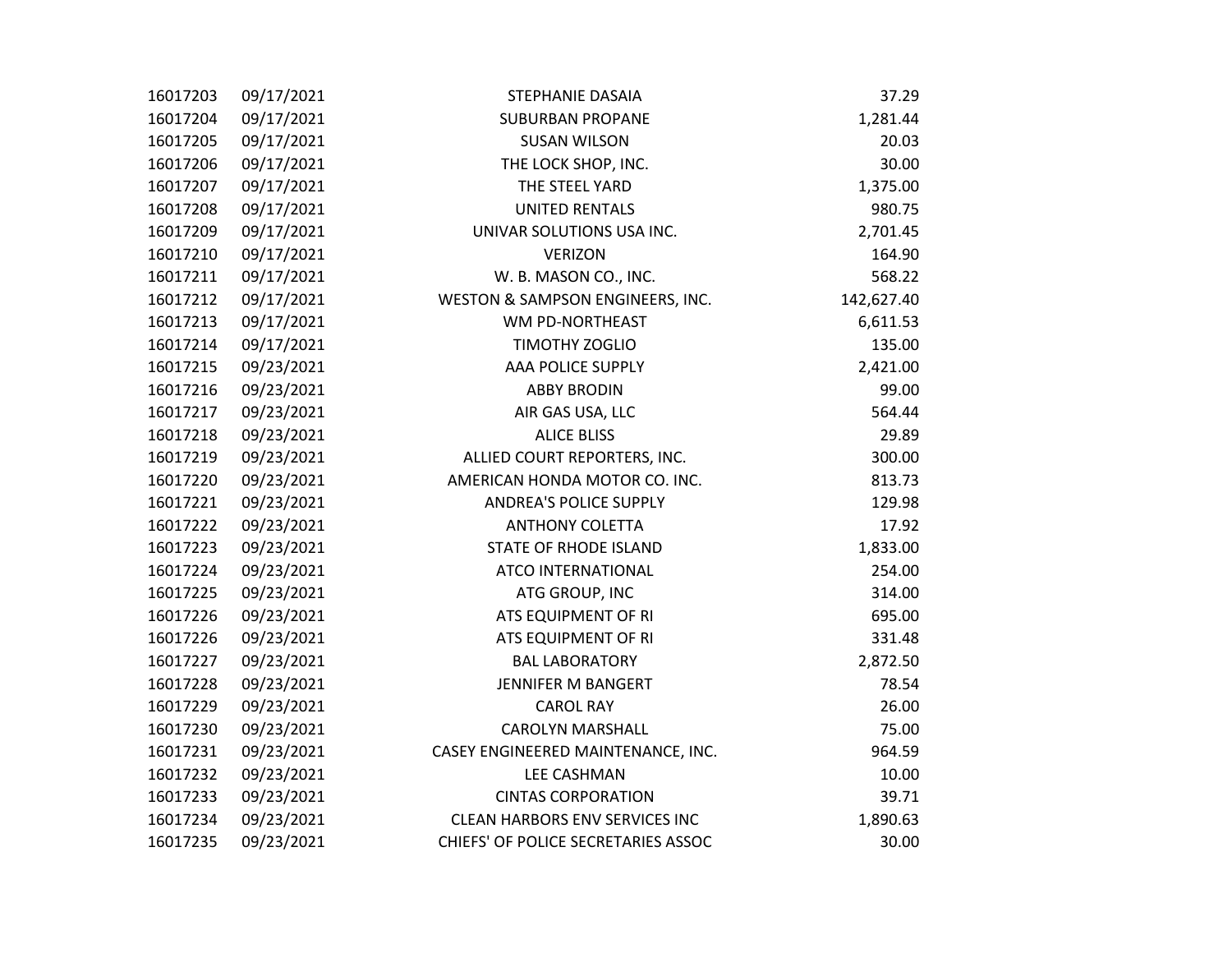| 16017236 | 09/23/2021 | <b>CORELOGIC</b>                               | 5,800.88  |
|----------|------------|------------------------------------------------|-----------|
| 16017237 | 09/23/2021 | <b>CRYSTAL SWAN INC</b>                        | 1,419.25  |
| 16017238 | 09/23/2021 | <b>CYNTHIA NADEAU</b>                          | 22.50     |
| 16017239 | 09/23/2021 | D'ELLENA LAW OFFICE LTD                        | 105.42    |
| 16017240 | 09/23/2021 | DAVE'S MARKETPLACE                             | 83.16     |
| 16017241 | 09/23/2021 | <b>DAVID MITCHELL</b>                          | 114.48    |
| 16017242 | 09/23/2021 | DEJANA TRUCK & UTILITY EQUIP CO., INC          | 283.50    |
| 16017243 | 09/23/2021 | <b>LORRAINE DEMARTINI</b>                      | 10.00     |
| 16017244 | 09/23/2021 | DIPRETE ENGINEERING ASSOC., INC.               | 450.00    |
| 16017245 | 09/23/2021 | <b>CHELSEY DUMAS-GIBBS</b>                     | 361.64    |
| 16017246 | 09/23/2021 | <b>ENCON LLC</b>                               | 250.00    |
| 16017247 | 09/23/2021 | <b>DODIE FAHR</b>                              | 75.00     |
| 16017248 | 09/23/2021 | <b>FEDEX</b>                                   | 53.02     |
| 16017249 | 09/23/2021 | <b>NANCY FIELD</b>                             | 75.00     |
| 16017250 | 09/23/2021 | FILIPPOU'S PIZZA                               | 186.69    |
| 16017251 | 09/23/2021 | <b>MARY FONTAINE</b>                           | 20.00     |
| 16017252 | 09/23/2021 | <b>FRANK ZINNO</b>                             | 62.63     |
| 16017253 | 09/23/2021 | <b>FRONTLINE FITNESS</b>                       | 3,370.00  |
| 16017254 | 09/23/2021 | PATRICIA GARVEY                                | 150.00    |
| 16017255 | 09/23/2021 | <b>GENALCO INC.</b>                            | 142.60    |
| 16017256 | 09/23/2021 | <b>GOODYEAR</b>                                | 998.58    |
| 16017257 | 09/23/2021 | GOVOS, INC.                                    | 16,853.00 |
| 16017258 | 09/23/2021 | <b>GRAINGER</b>                                | 93.26     |
| 16017259 | 09/23/2021 | <b>GRIGGS &amp; BROWNE TERMITE CONTROL CO.</b> | 200.00    |
| 16017260 | 09/23/2021 | HARBOR CONTROLS, INC                           | 3,093.96  |
| 16017261 | 09/23/2021 | <b>HOME DEPOT</b>                              | 11.22     |
| 16017262 | 09/23/2021 | <b>HOME DEPOT</b>                              | 21.43     |
| 16017263 | 09/23/2021 | <b>HOME DEPOT</b>                              | 21.76     |
| 16017264 | 09/23/2021 | <b>HOME DEPOT</b>                              | 28.61     |
| 16017265 | 09/23/2021 | <b>HOME DEPOT</b>                              | 67.58     |
| 16017266 | 09/23/2021 | <b>HOME DEPOT</b>                              | 72.12     |
| 16017267 | 09/23/2021 | <b>HOMETOWN NEWSPAPERS</b>                     | 47.00     |
| 16017268 | 09/23/2021 | <b>INNOVEX</b>                                 | 272.09    |
| 16017269 | 09/23/2021 | <b>JACKALYN VENDITTO</b>                       | 29.35     |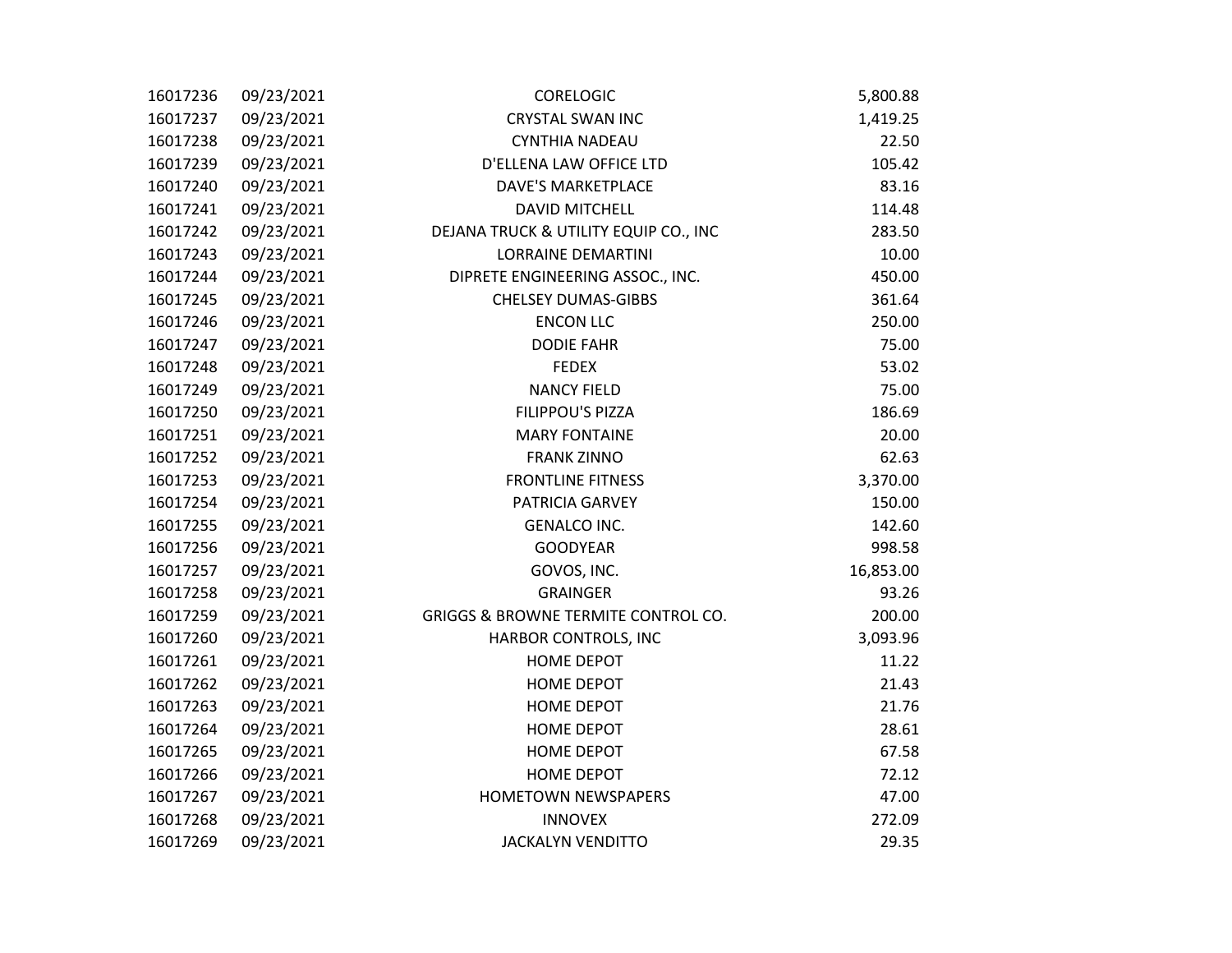| 16017270 | 09/23/2021 | <b>LORETTA JACOB</b>                    | 187.50    |
|----------|------------|-----------------------------------------|-----------|
| 16017271 | 09/23/2021 | <b>JAMES NEWTON</b>                     | 92.01     |
| 16017272 | 09/23/2021 | <b>JANE AHLES</b>                       | 60.66     |
| 16017273 | 09/23/2021 | <b>JEMM COMMUNICATIONS</b>              | 350.00    |
| 16017274 | 09/23/2021 | <b>JOANNE ZANNELLA</b>                  | 18.59     |
| 16017275 | 09/23/2021 | <b>JOMARIE MCCANN</b>                   | 75.00     |
| 16017276 | 09/23/2021 | <b>JUDITH NIEDBALA</b>                  | 9.39      |
| 16017277 | 09/23/2021 | JUTONUS, LLC.*                          | 42,736.85 |
| 16017278 | 09/23/2021 | KATHLEEN MURPHY                         | 28.00     |
| 16017279 | 09/23/2021 | <b>NORINE KEENAN</b>                    | 75.00     |
| 16017280 | 09/23/2021 | KONICA MINOLTA BUSINESS SOLUTIONS       | 427.54    |
| 16017281 | 09/23/2021 | <b>LARGESS FORESTRY</b>                 | 2,500.00  |
| 16017282 | 09/23/2021 | LAWSON PRODUCTS, INC.                   | 1,484.43  |
| 16017283 | 09/23/2021 | LEPIZZERA & LAPROCINA                   | 102.79    |
| 16017284 | 09/23/2021 | <b>LINDA LEROY</b>                      | 150.00    |
| 16017285 | 09/23/2021 | THE LIGHTSHIP GROUP, LLC                | 1,550.03  |
| 16017286 | 09/23/2021 | LOWE'S                                  | 691.04    |
| 16017287 | 09/23/2021 | <b>MANUEL ANTONIO</b>                   | 26.81     |
| 16017288 | 09/23/2021 | <b>MARY MARSLAND</b>                    | 75.00     |
| 16017289 | 09/23/2021 | <b>MARTIN ALDRIDGE</b>                  | 75.00     |
| 16017290 | 09/23/2021 | <b>MARY ELLEN MADSEN</b>                | 17.82     |
| 16017291 | 09/23/2021 | <b>JAN MASTROBERARDINO</b>              | 20.00     |
| 16017292 | 09/23/2021 | <b>RYAN MCCUSKER</b>                    | 272.41    |
| 16017293 | 09/23/2021 | MICHAEL DELLAGROTTA                     | 72.52     |
| 16017294 | 09/23/2021 | MILL CREEK MARINE DEVELOPMENT           | 7,921.82  |
| 16017295 | 09/23/2021 | MONTGOMERY ENGINEERING INC              | 632.63    |
| 16017296 | 09/23/2021 | <b>MRB GROUP</b>                        | 896.50    |
| 16017297 | 09/23/2021 | <b>MARY MULLOWNEY</b>                   | 10.00     |
| 16017298 | 09/23/2021 | PAUL R. MUMFORD & SON, INC.             | 332.00    |
| 16017299 | 09/23/2021 | NATIONAL ENGINEERING & TESTING SERVICES | 385.00    |
| 16017300 | 09/23/2021 | NK ANIMAL HOSPITAL                      | 2,000.00  |
| 16017301 | 09/23/2021 | O'REILLY/FIRST CALL                     | 87.67     |
| 16017302 | 09/23/2021 | OCEAN STATE OIL, INC.                   | 1,971.79  |
| 16017303 | 09/23/2021 | <b>OSHEAN</b>                           | 63,337.50 |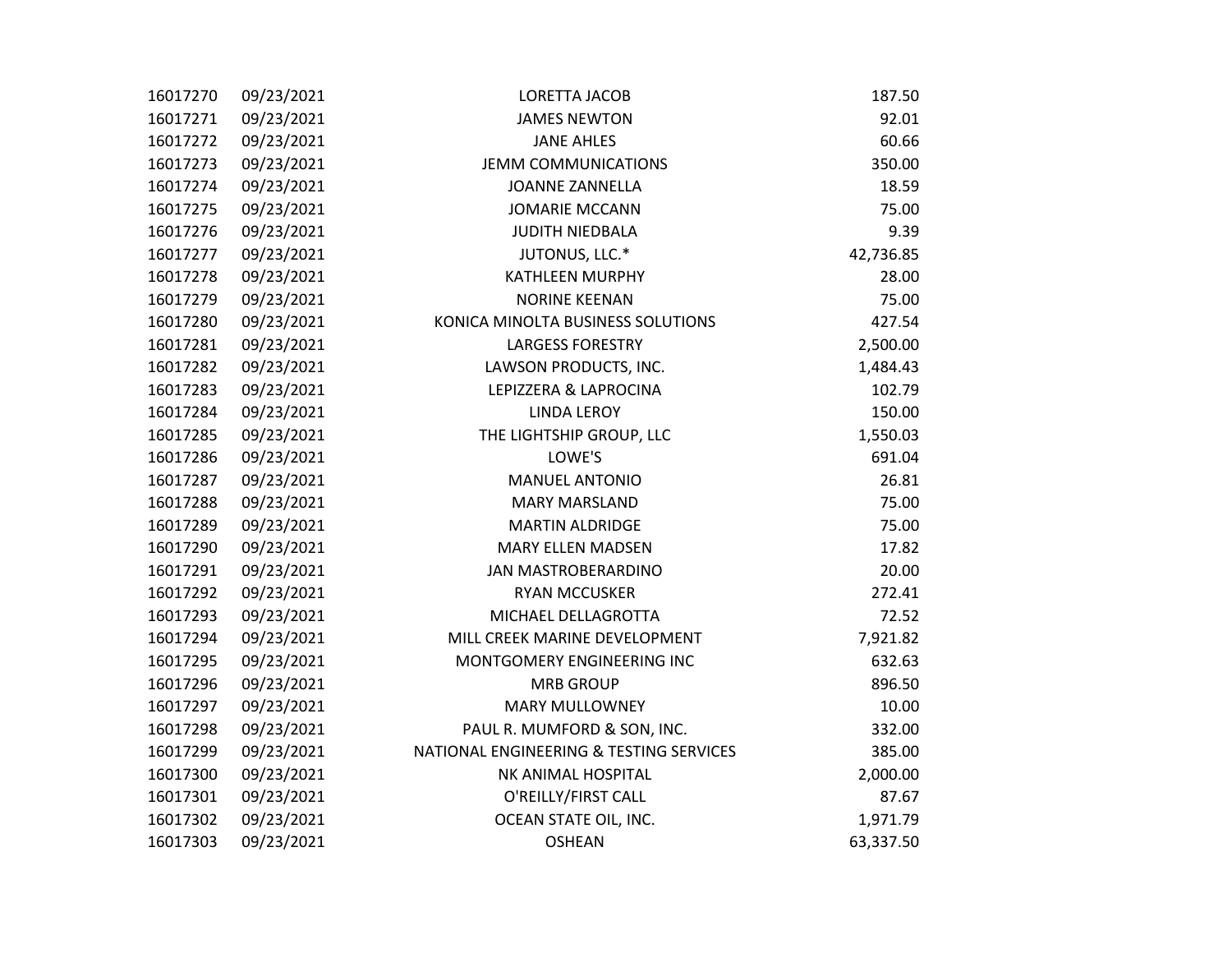| 16017304 | 09/23/2021 | PALMER SPRING CO                              | 519.31     |
|----------|------------|-----------------------------------------------|------------|
| 16017305 | 09/23/2021 | PASCALE SERVICE CORP.                         | 586.95     |
| 16017306 | 09/23/2021 | <b>WILLIAM PENNOYER</b>                       | 42.02      |
| 16017307 | 09/23/2021 | PETERSON OIL SERVICE, INC.                    | 9,369.64   |
| 16017308 | 09/23/2021 | PIERCE FIRE PROTECTION SERVICES, INC.         | 357.00     |
| 16017309 | 09/23/2021 | <b>PITNEY BOWES</b>                           | 5,012.60   |
| 16017310 | 09/23/2021 | PRAXAIR DISTRIBUTION, INC.                    | 118.00     |
| 16017311 | 09/23/2021 | PRINT WORLD                                   | 515.90     |
| 16017312 | 09/23/2021 | PRIORITY TITLE CO                             | 15.53      |
| 16017313 | 09/23/2021 | <b>QUONSET AUTO BODY INC</b>                  | 6,980.97   |
| 16017314 | 09/23/2021 | <b>QUONSET DEVELOPMENT CORP</b>               | 168,080.80 |
| 16017315 | 09/23/2021 | RAPS AUTO PARTS SUPPLY, INC.                  | 2,270.44   |
| 16017316 | 09/23/2021 | <b>READY REFRESH BY NESTLE</b>                | 19.98      |
| 16017317 | 09/23/2021 | PAT REID                                      | 75.00      |
| 16017318 | 09/23/2021 | REYNOLDS FARM RESIDENTIAL DEVELOPMENT         | 877.63     |
| 16017319 | 09/23/2021 | RHODE ISLAND TRUCK CENTER                     | 642.72     |
| 16017320 | 09/23/2021 | <b>RIFIA</b>                                  | 2,240.00   |
| 16017321 | 09/23/2021 | <b>TRUDY RINGUETTE</b>                        | 20.00      |
| 16017322 | 09/23/2021 | <b>SAFETY NATION</b>                          | 372.16     |
| 16017323 | 09/23/2021 | SAFETY-KLEEN CORP.                            | 408.00     |
| 16017324 | 09/23/2021 | SALK'S HARDWARE & MARINE INC.                 | 225.12     |
| 16017325 | 09/23/2021 | SALMON RIVER VETERINARY SERVICE LLC           | 200.00     |
| 16017326 | 09/23/2021 | SARAH COLLUM                                  | 68.25      |
| 16017327 | 09/23/2021 | THE LAW OFFICE OF SEAN D ELLIOTT              | 75.51      |
| 16017328 | 09/23/2021 | <b>CAROLYN SHEA</b>                           | 10.00      |
| 16017329 | 09/23/2021 | <b>SMOKE SHOWIN APPAREL</b>                   | 920.00     |
| 16017330 | 09/23/2021 | SOUTH COUNTY SNF OPERATIONS LLC               | 430.69     |
| 16017331 | 09/23/2021 | STAPLES BUSINESS ADVANTAGE                    | 47.00      |
| 16017332 | 09/23/2021 | <b>STEPHEN JARROW</b>                         | 204.98     |
| 16017333 | 09/23/2021 | <b>RITA STEVENS</b>                           | 75.00      |
| 16017334 | 09/23/2021 | <b>STILLMAN UNIFORMS</b>                      | 612.00     |
| 16017335 | 09/23/2021 | STRICKLIN HOSPITALITY GROUP dba EXPERIENCE RI | 1,050.00   |
| 16017336 | 09/23/2021 | <b>SULLIVAN &amp; SULLIVAN</b>                | 34.17      |
| 16017337 | 09/23/2021 | <b>SUPPLY NEW ENGLAND</b>                     | 182.77     |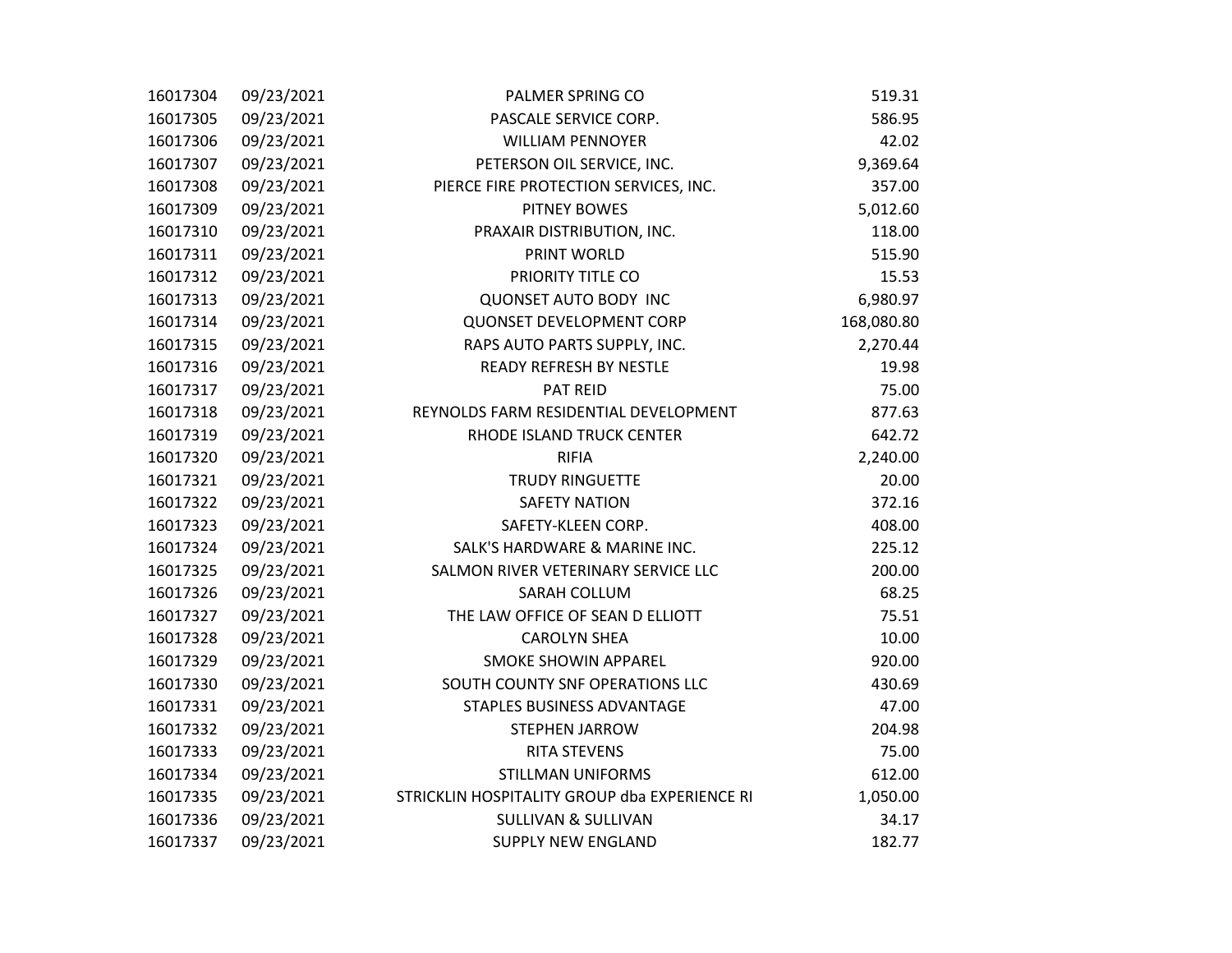| 16017338 | 09/23/2021 | <b>SYBIL EKLOF</b>                    | 75.00      |
|----------|------------|---------------------------------------|------------|
| 16017339 | 09/23/2021 | TILDEN CAR CARE*                      | 323.94     |
| 16017340 | 09/23/2021 | TOWER CONSTRUCTION CORP.              | 189,997.77 |
| 16017341 | 09/23/2021 | TRAFFIC SIGNS & SAFETY, INC           | 825.00     |
| 16017342 | 09/23/2021 | TRI UTILITY COST REDUCTIONS           | 23,825.76  |
| 16017343 | 09/23/2021 | TRI-POWER SALES & SERVICE, INC.       | 146.64     |
| 16017344 | 09/23/2021 | RI INTERLOCAL RISK MANAGEMENT TRUST   | 1,000.00   |
| 16017345 | 09/23/2021 | UNIVAR SOLUTIONS USA INC.             | 6,808.82   |
| 16017346 | 09/23/2021 | W. B. MASON CO., INC.                 | 1,299.62   |
| 16017347 | 09/23/2021 | <b>WALTER FOX</b>                     | 51.29      |
| 16017348 | 09/23/2021 | <b>JANE WARBURTON</b>                 | 75.00      |
| 16017349 | 09/23/2021 | <b>ALICE WEILL</b>                    | 10.00      |
| 16017350 | 09/23/2021 | WESTERN OIL INC.                      | 2,868.53   |
| 16017351 | 09/23/2021 | LEE WHICHER                           | 10.00      |
| 16017352 | 09/23/2021 | <b>WICKFORD LUMBER</b>                | 84.85      |
| 16017353 | 09/23/2021 | WICKFORD SHIPYARD, INC.               | 982.48     |
| 16017354 | 09/23/2021 | <b>WRIGHT-PIERCE</b>                  | 13,012.50  |
| 16017355 | 09/23/2021 | XAVUS SOLUTIONS LLC                   | 1,290.00   |
| 16017356 | 09/29/2021 | ADLER POLLOCK & SHEEHAN INC.          | 1,650.00   |
| 16017357 | 09/29/2021 | ALBERT KEMPERLE, INC                  | 591.20     |
| 16017358 | 09/29/2021 | <b>ANDREW PIERCE</b>                  | 18.01      |
| 16017359 | 09/29/2021 | APPONAUG ANIMAL HOSPITAL              | 65.47      |
| 16017360 | 09/29/2021 | AT & T MOBILITY                       | 114.32     |
| 16017361 | 09/29/2021 | <b>STATE OF RHODE ISLAND</b>          | 330.00     |
| 16017362 | 09/29/2021 | BOUND TREE MEDICAL, LLC               | 844.07     |
| 16017363 | 09/29/2021 | DARYL A. BRAZO                        | 74.00      |
| 16017364 | 09/29/2021 | <b>DONNA CARTER</b>                   | 330.00     |
| 16017365 | 09/29/2021 | <b>CINTAS FIRST AID &amp; SAFETY</b>  | 27.99      |
| 16017366 | 09/29/2021 | <b>KAREN D'ABROSCA</b>                | 176.00     |
| 16017367 | 09/29/2021 | <b>KAREN DABROSCA</b>                 | 240.00     |
| 16017368 | 09/29/2021 | DARROWEVERETT, LLP                    | 5,430.00   |
| 16017369 | 09/29/2021 | <b>DBVW ARCHITECTS</b>                | 7,780.72   |
| 16017370 | 09/29/2021 | DEJANA TRUCK & UTILITY EQUIP CO., INC | 186.45     |
| 16017371 | 09/29/2021 | DONNEGAN SYSTEMS, INC.                | 295.00     |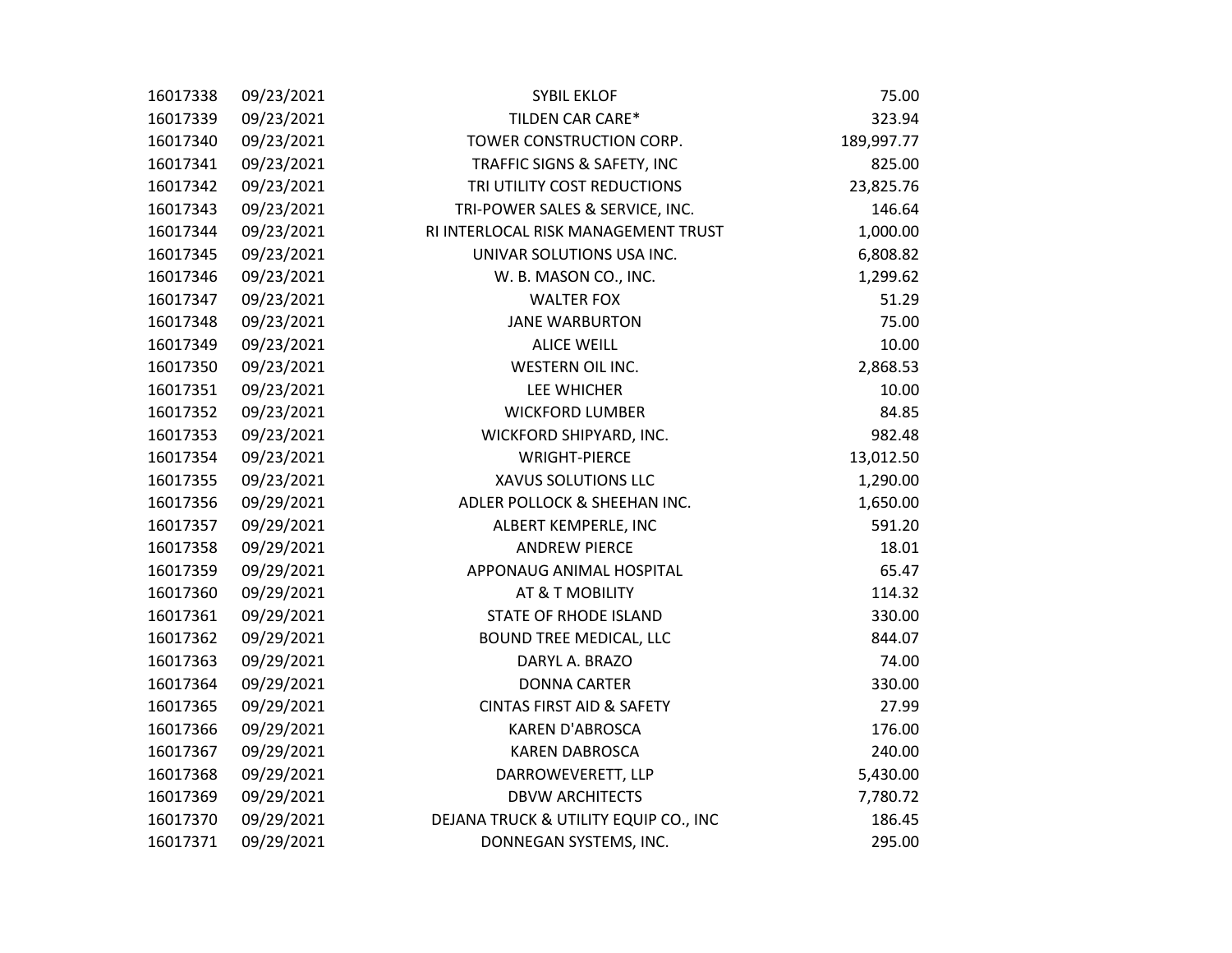| 16017372 | 09/29/2021 | EH TURF SUPPLY, INC.                 | 241.70   |
|----------|------------|--------------------------------------|----------|
| 16017373 | 09/29/2021 | JOHN R. FELICE                       | 270.00   |
| 16017374 | 09/29/2021 | FIREMATIC SUPPLY CO. INC.            | 80.00    |
| 16017375 | 09/29/2021 | GAGE-IT, INC.                        | 167.92   |
| 16017376 | 09/29/2021 | GALE                                 | 5,800.00 |
| 16017377 | 09/29/2021 | <b>JANE GEMMA</b>                    | 90.00    |
| 16017378 | 09/29/2021 | <b>RIGCSA</b>                        | 160.00   |
| 16017379 | 09/29/2021 | GZA                                  | 4,900.00 |
| 16017380 | 09/29/2021 | <b>BENNY HAMMOND</b>                 | 59.97    |
| 16017381 | 09/29/2021 | <b>KAREN HOLMANDER</b>               | 75.00    |
| 16017382 | 09/29/2021 | <b>JEMM COMMUNICATIONS</b>           | 2,442.01 |
| 16017383 | 09/29/2021 | JOHNSTON ASPHALT LLC                 | 844.24   |
| 16017384 | 09/29/2021 | <b>JULIA GIRMAN</b>                  | 504.00   |
| 16017385 | 09/29/2021 | <b>KENT COUNTY WATER AUTHORITY</b>   | 276.30   |
| 16017386 | 09/29/2021 | SYLVIA C. KRAUSSE                    | 140.00   |
| 16017387 | 09/29/2021 | <b>LARGESS FORESTRY</b>              | 3,250.00 |
| 16017388 | 09/29/2021 | LAURA BLACKWELL                      | 933.75   |
| 16017389 | 09/29/2021 | THE LIGHTSHIP GROUP, LLC             | 116.79   |
| 16017390 | 09/29/2021 | <b>LINDSEY CORRENTE</b>              | 50.00    |
| 16017391 | 09/29/2021 | LUMEN                                | 86.36    |
| 16017392 | 09/29/2021 | <b>TRAVIS MAIATO</b>                 | 1,402.77 |
| 16017393 | 09/29/2021 | <b>MARCUM LLP</b>                    | 4,000.00 |
| 16017394 | 09/29/2021 | PAULETTE ANN MCLAREN                 | 100.00   |
| 16017395 | 09/29/2021 | MIDWEST TAPE                         | 1,043.22 |
| 16017396 | 09/29/2021 | MUNICIPAL LEASING CONSULTANTS        | 1,295.00 |
| 16017397 | 09/29/2021 | <b>MUTT MITT</b>                     | 668.89   |
| 16017398 | 09/29/2021 | <b>NATIONAL GRID</b>                 | 24.96    |
| 16017399 | 09/29/2021 | <b>NATIONAL GRID</b>                 | 44.51    |
| 16017400 | 09/29/2021 | <b>NATIONAL GRID</b>                 | 51.77    |
| 16017401 | 09/29/2021 | <b>NATIONAL GRID</b>                 | 288.14   |
| 16017402 | 09/29/2021 | <b>NATIONAL GRID</b>                 | 685.14   |
| 16017403 | 09/29/2021 | <b>NATIONAL GRID</b>                 | 50.09    |
| 16017404 | 09/29/2021 | NATIONAL SECURITY FIRE ALARM SYSTEMS | 544.95   |
| 16017405 | 09/29/2021 | NFPA INTERNATIONAL                   | 178.65   |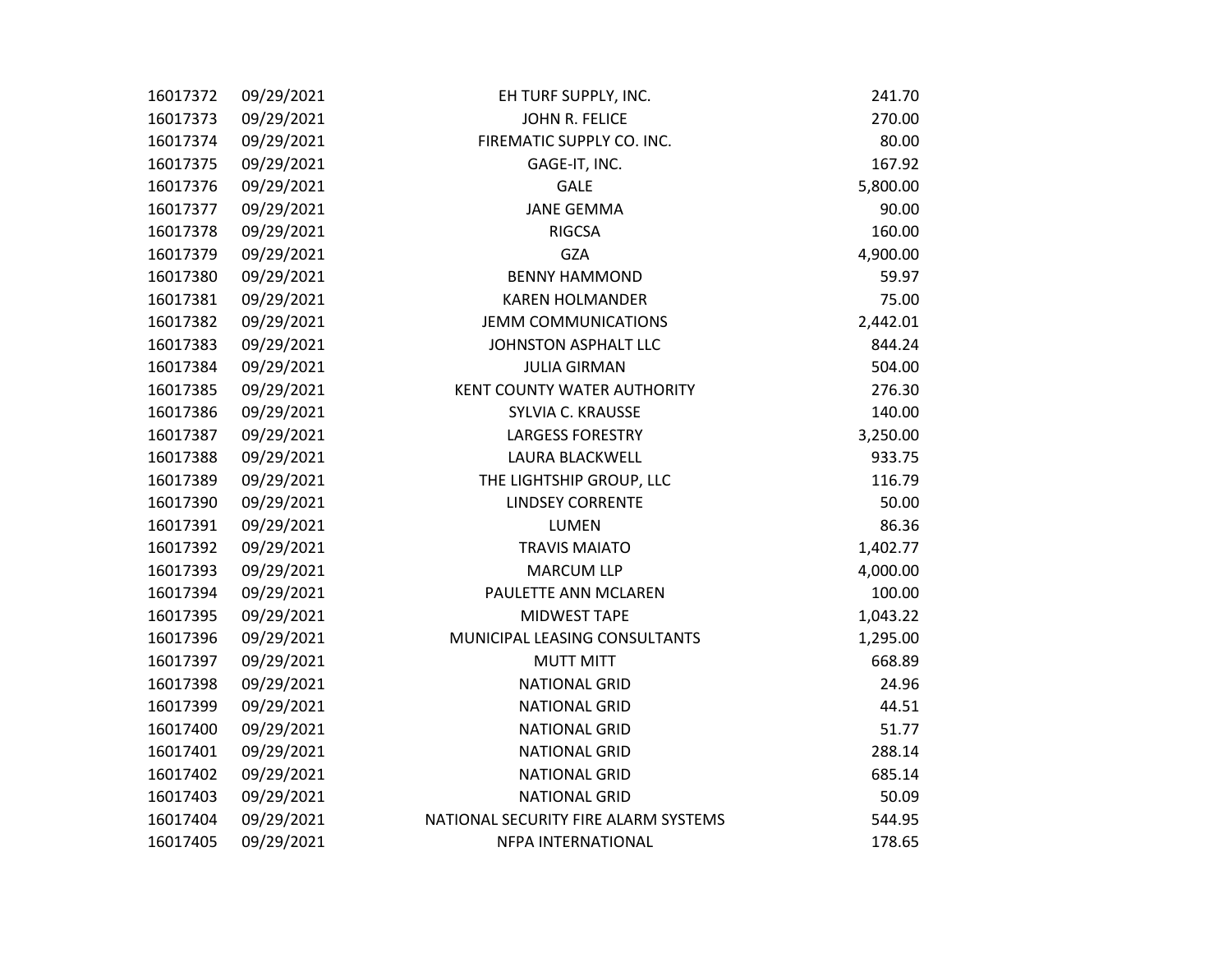| 16017406 | 09/29/2021 | R.I. DEPARTMENT OF STATE          | 80.00     |
|----------|------------|-----------------------------------|-----------|
| 16017407 | 09/29/2021 | O'REILLY/FIRST CALL               | 95.19     |
| 16017408 | 09/29/2021 | OCEAN STATE OIL, INC.             | 682.05    |
| 16017409 | 09/29/2021 | LINDA OHSBERG                     | 240.00    |
| 16017410 | 09/29/2021 | ON SCENE, LLC                     | 3,046.32  |
| 16017411 | 09/29/2021 | <b>KENNETH OWENS</b>              | 120.00    |
| 16017412 | 09/29/2021 | PASCALE SERVICE CORP.             | 994.59    |
| 16017413 | 09/29/2021 | <b>TERESA PEARSON</b>             | 720.00    |
| 16017414 | 09/29/2021 | <b>WILLIAM PENNOYER</b>           | 55.00     |
| 16017415 | 09/29/2021 | PETERSON OIL SERVICE, INC.        | 19,871.12 |
| 16017416 | 09/29/2021 | PRESERVATI TOOL & EQUIPMENT CORP. | 312.00    |
| 16017417 | 09/29/2021 | PRIME SYSTEMS INC                 | 2,922.50  |
| 16017418 | 09/29/2021 | <b>JUSTIN PUCKETT</b>             | 100.00    |
| 16017419 | 09/29/2021 | RIVERHEAD BUILDING SUPPLY         | 235.40    |
| 16017419 | 09/29/2021 | RIVERHEAD BUILDING SUPPLY         | 53.30     |
| 16017420 | 09/29/2021 | <b>RJP PACKAGING</b>              | 431.55    |
| 16017421 | 09/29/2021 | SANDRA BEMENDERFER                | 24.00     |
| 16017422 | 09/29/2021 | SITEONE LANDSCAPE SUPPLY LLC      | 4,869.87  |
| 16017423 | 09/29/2021 | <b>CHARLES SMITH</b>              | 231.76    |
| 16017424 | 09/29/2021 | SOUTH COUNTY HEALTH CARE CORP.    | 80.00     |
| 16017425 | 09/29/2021 | MARIANNE STAUDENMEIER             | 44.00     |
| 16017426 | 09/29/2021 | <b>PAUL STRUCKEL</b>              | 250.85    |
| 16017427 | 09/29/2021 | <b>SURPLUS PROVISIONS</b>         | 4,830.00  |
| 16017428 | 09/29/2021 | <b>TAYLOR MADE</b>                | 1,041.24  |
| 16017429 | 09/29/2021 | <b>TAYLOR RENTAL</b>              | 590.00    |
| 16017430 | 09/29/2021 | <b>JUDY TAYLOR</b>                | 38.61     |
| 16017431 | 09/29/2021 | <b>TITLEIST</b>                   | 211.63    |
| 16017432 | 09/29/2021 | TRI-POWER SALES & SERVICE, INC.   | 59.58     |
| 16017432 | 09/29/2021 | TRI-POWER SALES & SERVICE, INC.   | 402.91    |
| 16017433 | 09/29/2021 | TRI-STATE FASTENERS, INC.         | 330.50    |
| 16017434 | 09/29/2021 | <b>USA BLUE BOOK</b>              | 2,360.74  |
| 16017435 | 09/29/2021 | W. B. MASON CO., INC.             | 758.65    |
| 16017436 | 09/29/2021 | WARWICK WINWATER WORKS CO. INC.   | 875.40    |
| 16017437 | 09/29/2021 | WASTE MANAGEMENT OF RHODE ISLAND  | 2,430.00  |